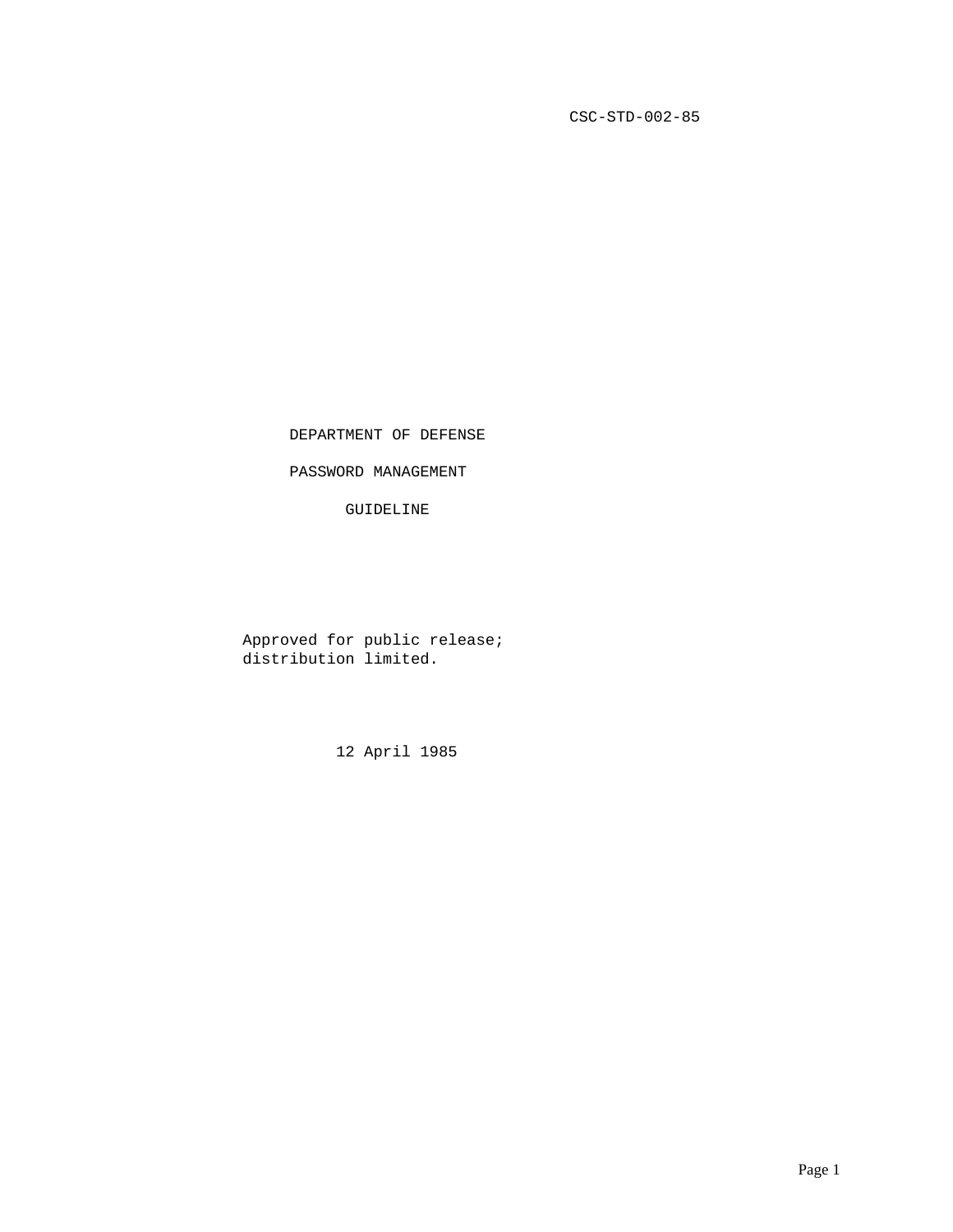# DEPARTMENT OF DEFENSE COMPUTER SECURITY CENTER Fort George G. Meade, Maryland 20755

 CSC-STD-002-85 Library No. S-226,994

# FOREWORD

This publication, "Department of Defense Password management Guideline," is being issued by the DoD Computer Security Center (DoDCSC) under the authority of and in accordance with DoD Directive 5215.1, "Computer Security Evaluation Center." The guidelines described in this document provide a set of good practices elated to the use of password-based user authentication mechanisms in automatic data processing systems employed for processing classified and other sensitive information. Point of contact concerning this publication is the Office of Standards and Products, Attention: Chief, Computer Security Standards.

Robert L. Brotman 12 April 1985 Director DoD Computer Security Center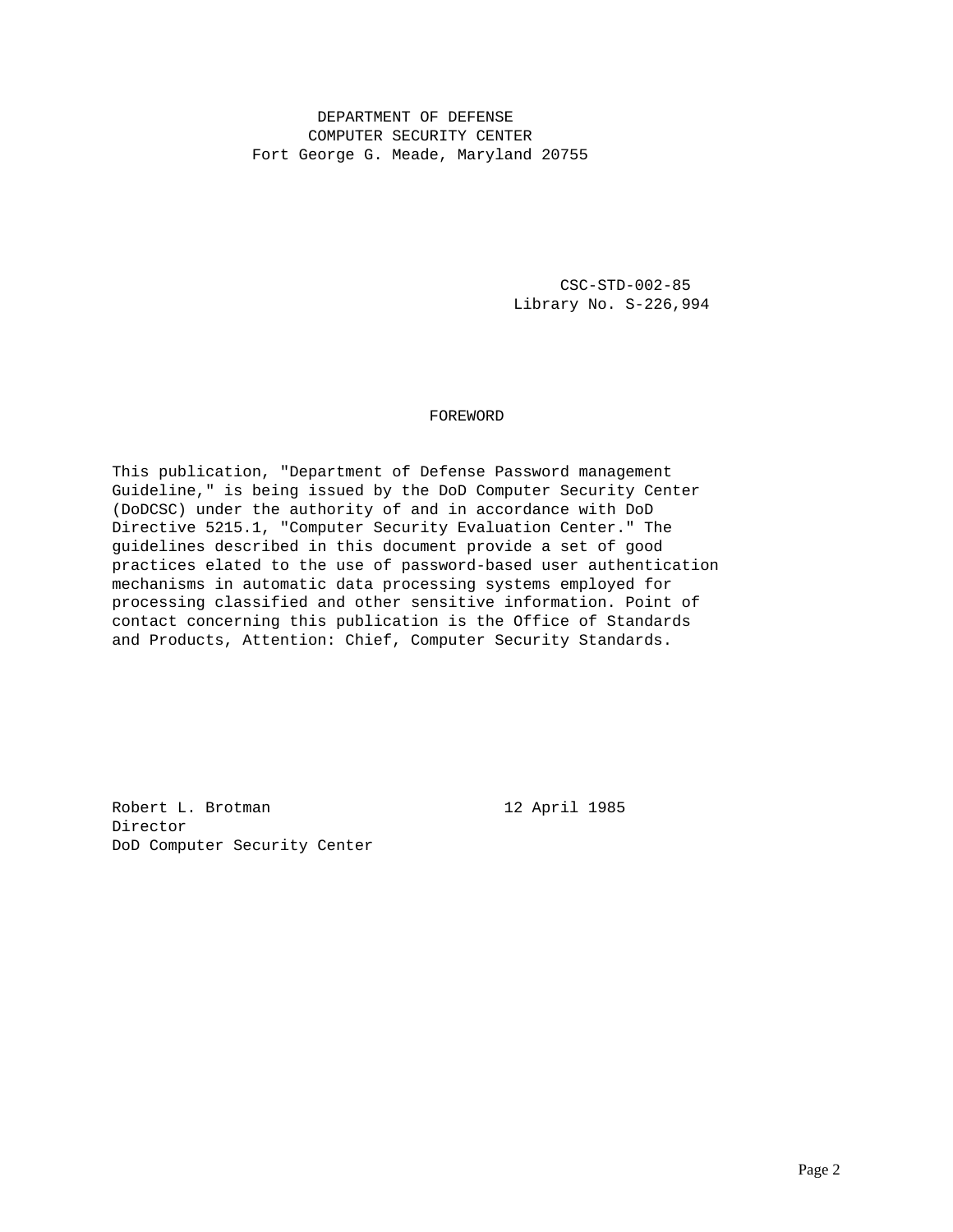# ACKNOWLEDGMENTS

Special recognition is extended to Sheila L. Brand, DoD Computer Security Center (DoDCSC), and Jeffrey D. Makey, formerly DoDCSC, as principal authors of this publication.

Acknowledgment is also given for the contributions of: Daniel J. Edwards, Mary E. Flaherty, Steven J. Padilla, DoDCSC, John J. Stasak III, Gregory L. Wessel and Bernard Peters, Department of Defense, Col. Roger R. Schell, formerly DoDCSC, and James P. Anderson, James P. Anderson & Co, who gave generously of their time and expertise in the formulation and review of this document.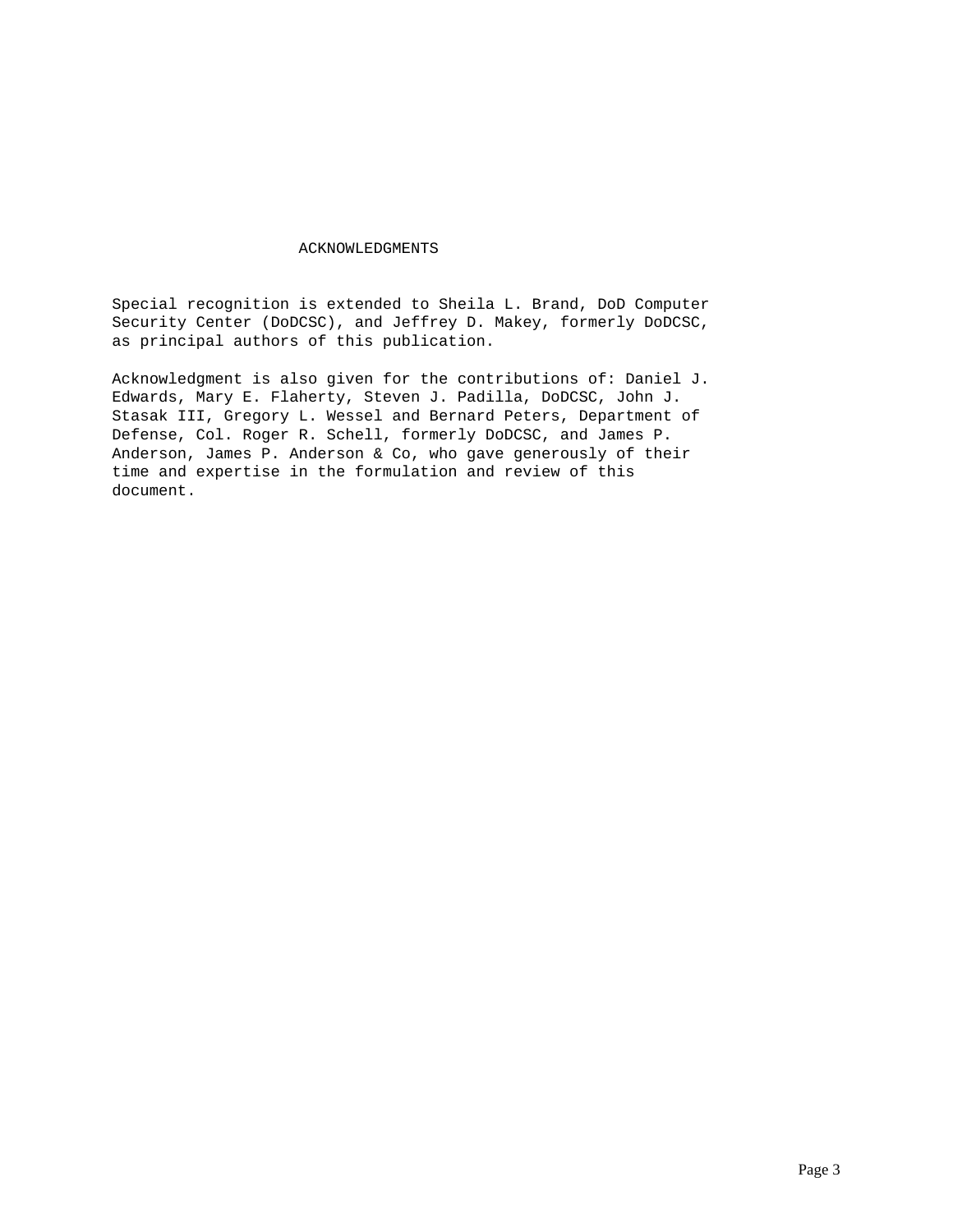# CONTENTS

|                                                                | i.             |
|----------------------------------------------------------------|----------------|
|                                                                | ii             |
|                                                                |                |
|                                                                | 1              |
| 1.0                                                            |                |
|                                                                |                |
|                                                                |                |
|                                                                | 3              |
| 4.0                                                            | $\overline{4}$ |
| SSO Responsibilities<br>4.1                                    | $\overline{4}$ |
| 4.1.1 Initial System Passwords                                 | $\overline{4}$ |
| 4.1.2 Initial Password Assignment                              | $\overline{4}$ |
| 4.1.3 Password Change Authorization                            | 6              |
| 4.1.4 Group IDs                                                | 6              |
| 4.1.5 User ID Revalidation                                     | 6              |
| 4.2 User Responsibilities                                      | 6              |
| 4.2.1 Security Awareness                                       | 6              |
| 4.2.2 Changing Passwords                                       | 6              |
| 4.2.3 Log into a Connected System                              | 8              |
| 4.2.4 Remembering Passwords                                    | 8              |
| 4.3 Authentication Mechanism Functionality                     | $\mathsf{Q}$   |
| 4.3.1 Internal Storage of Passwords                            | 9              |
|                                                                | $\mathsf{Q}$   |
| 4.3.3 Transmission                                             | 10             |
| 4.3.4 Login Attempt Rate                                       | 10             |
|                                                                | 10             |
| Password Protection<br>4.4                                     | 11             |
|                                                                | 11             |
| 4.4.1 Single Guess Probability                                 | 11             |
| 4.4.2 Password Distribution                                    |                |
| Password Generation Algorithm<br>APPENDIX A:                   | 13             |
| Password Encryption Algorithm<br>APPENDIX B:                   | 13             |
| Determining Password Length<br>APPENDIX C:                     | 17             |
| Protection Basis for Passwords<br>APPENDIX D:                  | 23             |
| Features for Use in Very Sensitive Applications<br>APPENDIX E: | 25             |
| On the Probability of Guessing a Password<br>APPENDIX F:       | 27             |
|                                                                | 31             |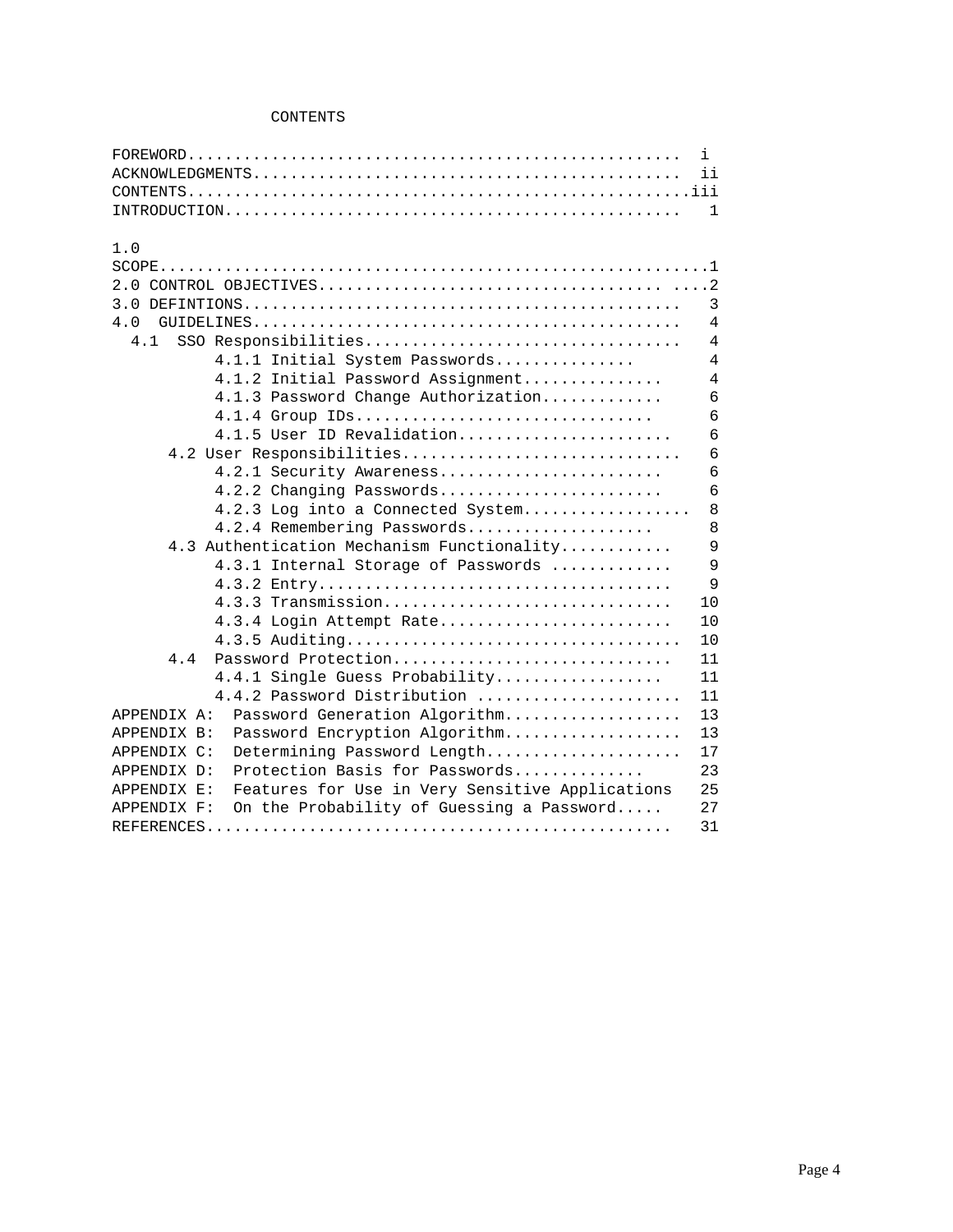## INTRODUCTION

In August 1983, the DoD Computer Security Center published CSC-STD-001-83, Department of Defense Trusted Computer System Evaluation Criteria. That publication defines and describes feature and assurance requirements for six hierarchical classes of enhanced security protection for computer systems that are to be used for processing classified or other sensitive information. A major requirement common to all six classes is accountability:

> "Individual accountability is the key to securing and controlling any system that processes information on behalf of individuals or groups of individuals. A number of requirements must be met in order to satisfy this objective.

 "The first requirement is for individual user identification. Second, there is a need for authentication. Without authentication, user identification has no credibility. Without a credible identity (no) security policies can be properly invoked because there is no assurance that proper authorizations can be made." (2)

This guideline has been developed `to assist in providing that much needed credibility of user identity by presenting a set of good practices related to the design, implementation and use of password-based user authentication mechanisms. It is intended that features and practices described in this guideline be incorporated into DoD automatic data processing (ADP) systems used for processing classified or other sensitive information.

## 1.0 SCOPE

 The security provided by a password system depends on the passwords being kept secret at all times. Thus, a password is vulnerable to compromise whenever it is used, stored, or even known. In a password-based authentication mechanism implemented on an ADP system, passwords are vulnerable to compromise due to five essential aspects of the password system: 1) a password must be initially assigned to a user when enrolled on the ADP system; 2) a user's password must be changed periodically; 3) the ADP system must maintain a "password database"; 4) users must remember their passwords; and 5) users must enter their passwords into the ADP system' at authentication time.

This guideline prescribes steps to be taken to minimize the vulnerability of passwords in each of these circumstances.

 Specific areas addressed in this guideline include the responsibilities of the system security officer and of users, the functionality of the authentication mechanism, and password generation. The major features advocated in this guideline are:

\* Users should be able to change their own passwords.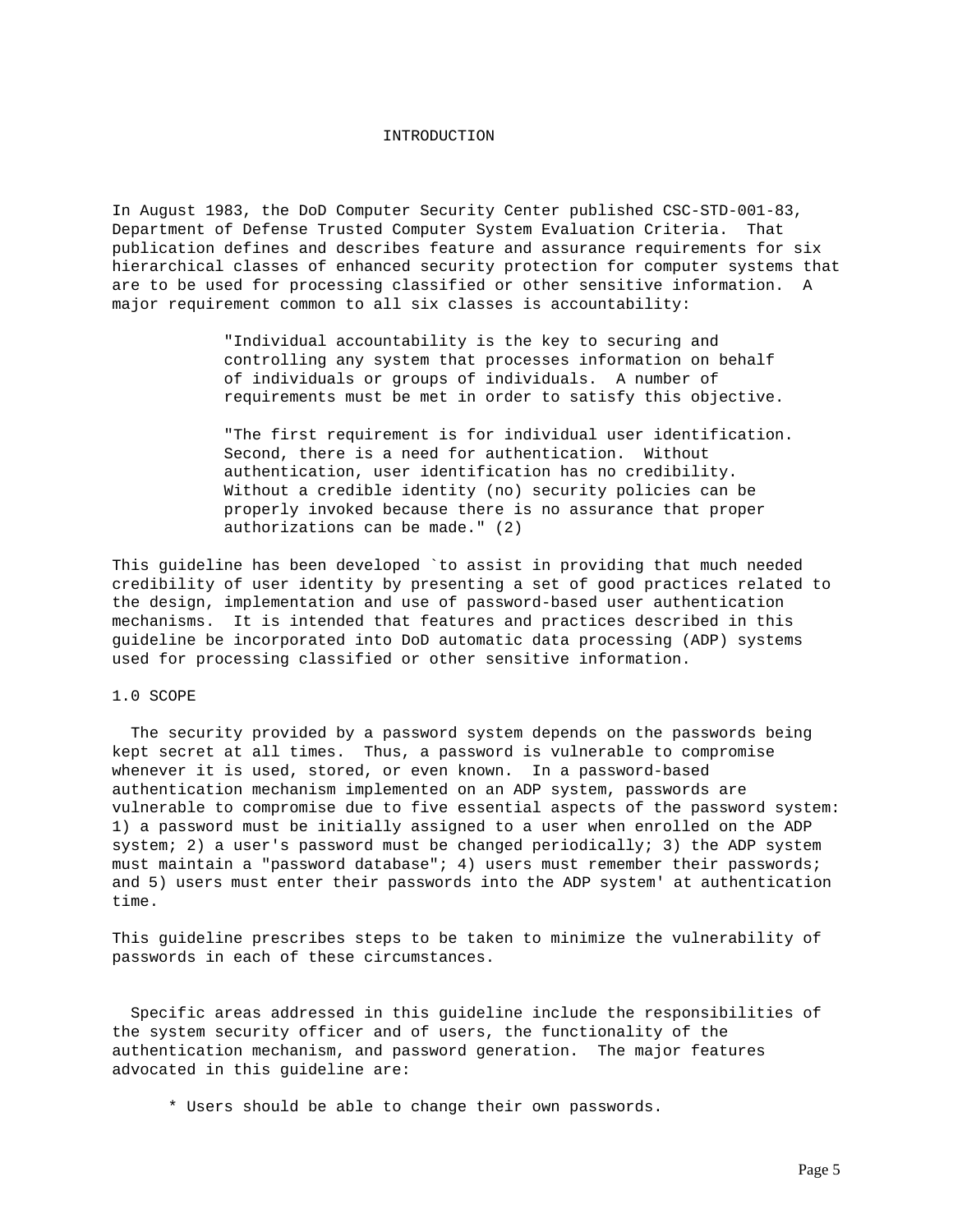- \* Passwords should be machine-generated rather than user-created.
- \* Certain audit reports (e.g., date and time of last login) should be provided by the system directly to the user.

 For certain sensitive applications such as Command and Control Systems, pertinent DoD directives should be referenced in order to assess the need for additional identification and authentication features.

## 2.0 CONTROL OBJECTIVES

 The CSC-STD-001-83 gives the following as the Accountability Control Objective:

> "Systems that are used to process or handle classified or other sensitive information must assure individual accountability whenever either a mandatory or discretionary security policy is invoked. Furthermore, to assure accountability, the capability must exist for an authorized and competent agent to access and evaluate accountability information by a secure means, within a reasonable amount of time, and without undue difficulty."(2)

 In order to attain the individual accountability required, it is necessary for the ADP system to be able to uniquely identify each person who uses it. In many cases, a password scheme will be used to achieve this. The Accountability Control Objective, applied to password systems, leads to the following control objectives for password systems.

# \* Personal Identification

 Password systems used to control access to ADP systems that process or handle classified or other sensitive information must assure the capability to uniquely identify each individual user of the system.

\* Authentication

 Password systems used to control access to ADP systems that process or handle classified or other sensitive information must assure unequivocal authentication of the user's claimed identity.

### \* Password Privacy

 Password systems must assure, to the extent possible, protection of the password database consistent with protection afforded the classified or other sensitive information processed or handled by the ADP system in which the password systems operate.

\* Auditing

 Password systems used to control access to ADP systems that process or handle classified or other sensitive information must be able to assist in the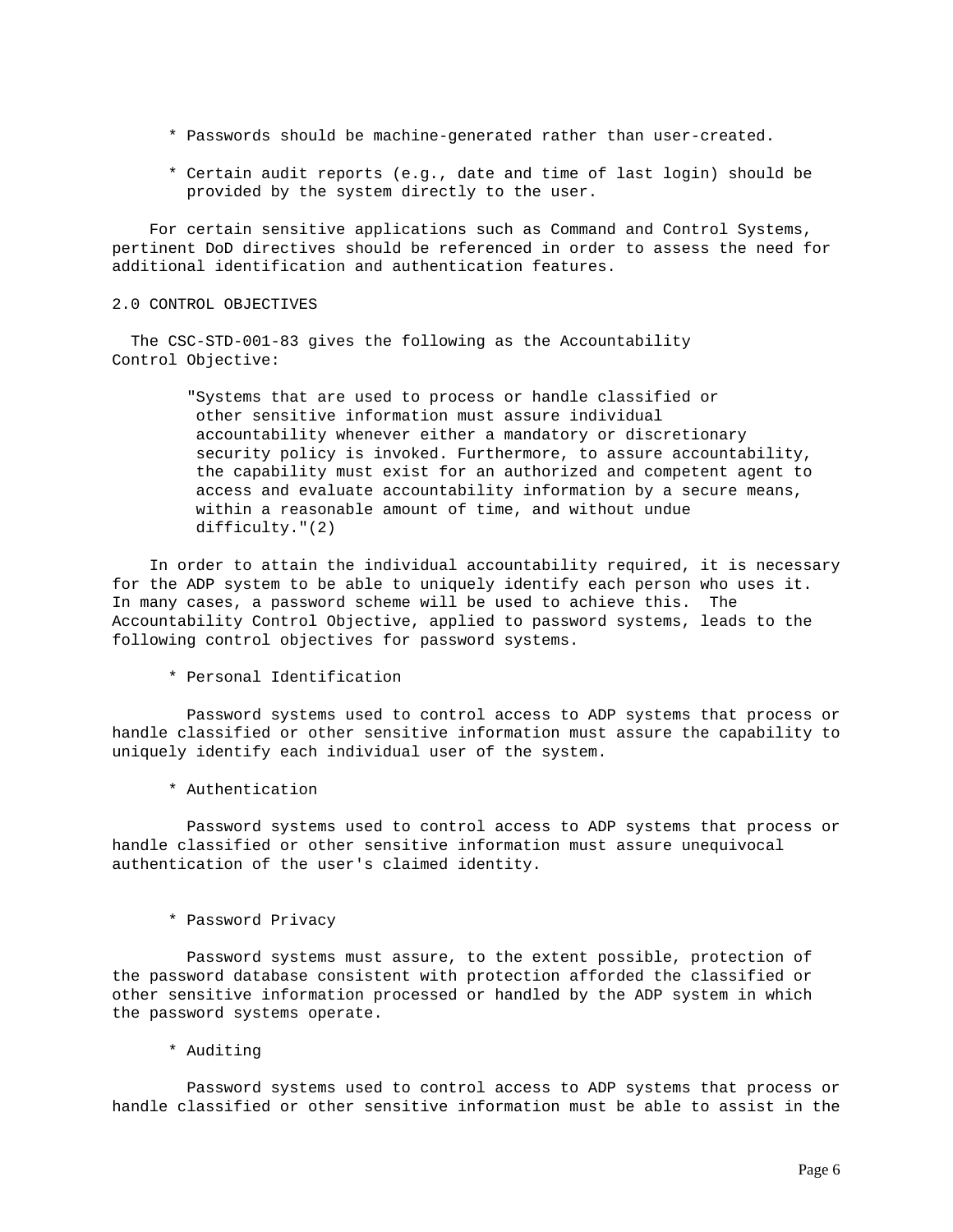detection of password compromise.

3.0 DEFINITIONS

 \* Access Port A logical or physical identifier that a computer uses to distinguish different terminal input/output data streams.

 \* Expired Password - A password that must be changed by the user before login may be completed.

 \* Password - A character string used to authenticate an identity. Knowledge of the password that is associated with a user ID is considered proof of authorization to use the capabilities associated with that user ID.

 \* Password System - A part of an ADP system that is used to authenticate a user's identity. Assurance of unequivocal identification is based on the user's ability to enter a private password that no one else should know.

 \* System Security Officer (SSO) - The person responsible for the security of an ADP system. The SSO is authorized to act in the "security administrator" role defined in CSC-STD-001-83. Functions that the SSO is expected to perform include: auditing and changing security characteristics of a user.

 \* Trusted Identification Forwarding - An identification method used in networks where the sending host can verify that an authorized user on its system is attempting a connection to another host. The sending host transmits the required user authentication information to the receiving host. The receiving host can then verify that the user is validated for access to its system. This operation may be transparent to the user.

 \* User ID - A unique symbol or character string that is used by an ADP system to uniquely identify a user. The security provided by a password system should not rely on secrecy of the user's ID.

#### 4.0 GUIDELINES

 In the remainder of this document, guidelines for good practice are presented in bold print, while amplifications, examples, and rationale are presented in normal print. The guidelines are given with two degrees of emphasis. Those that are most important to the security of a password system are presented with such wording as "The SSO should ..." (the word "should" is the key), while less critical functions are presented with such wording as "It is recommended that." ("recommended" is the key). Because it is anticipated that diverse user communities will adopt this guideline, all recommendations are presented in general rather than specific terminology, divorced from vendor-specific hardware or system software. Where features require the setting of a specific value (e.g., password maximum lifetime), it is suggested that these be designed as parametric settings leaving the determination of exact values to local security management who understand the particular security requirements of their user environment.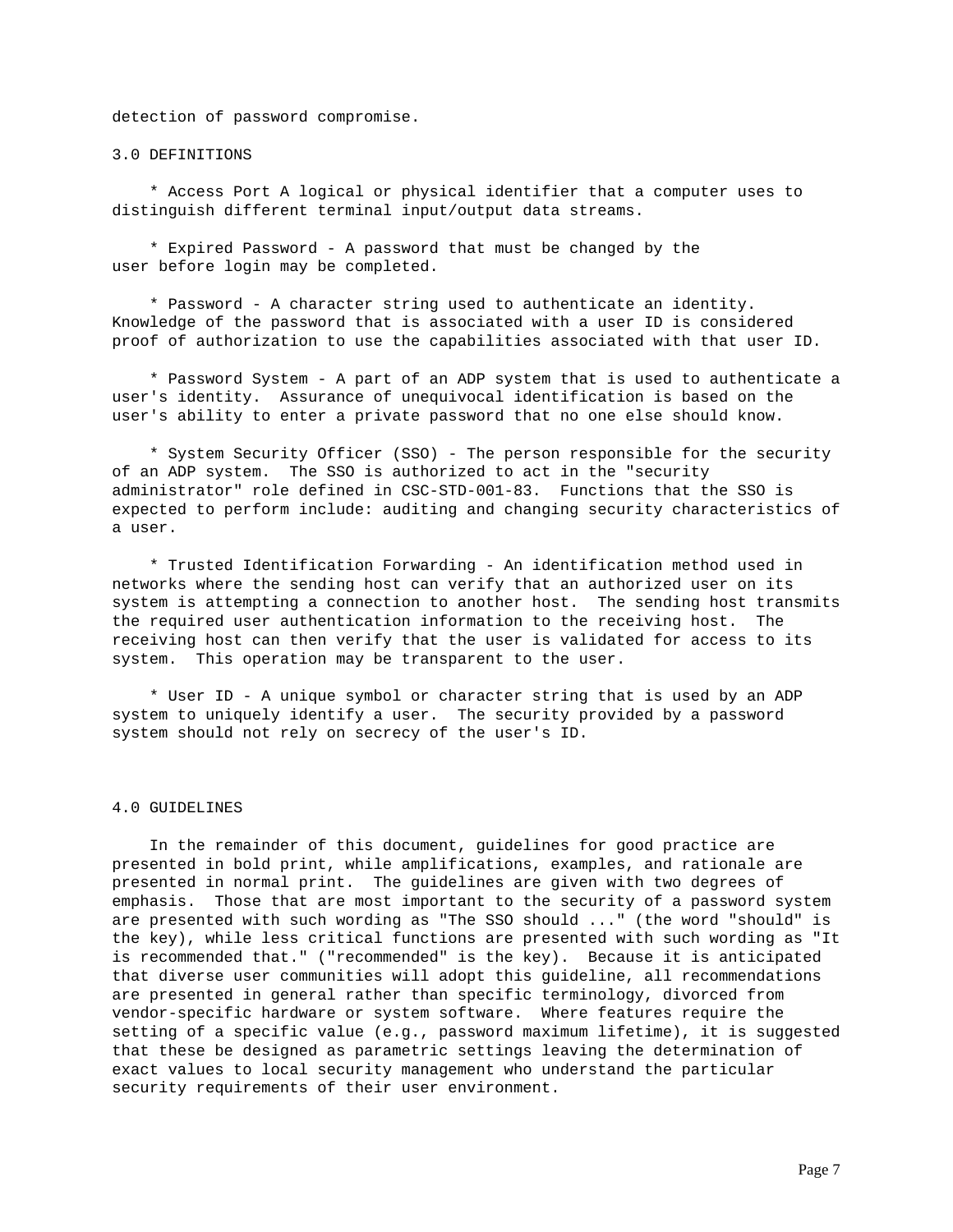It is recommended that, whenever possible, the mechanisms discussed in this guide be automated. Automation will result in a minimal burden on the system administration and on the users, and thus in greater effectiveness of the mechanisms by eliminating situations where passwords might be exposed to people.

## 4.1 SSO Responsibilities

# 4.1.1 Initial System Passwords

 Many ADP systems come from the vendor with a few standard user IDs (e.g., SYSTEM, TEST, MASTER, etc.) already enrolled in the system. The System Security Officer (SSO) should change the passwords for all standard user IDs before allowing the general user population to access the system. This can be easily assured if the standard user IDs are initially identified by the system as having "expired" passwords. (See section 4.2.2.1 for discussion of expired passwords.)

# 4.1.2 Initial Password Assignment

 The SSO is responsible for generating and assigning the initial password for each user ID. The user must then be informed of this password. In some areas, it may be necessary to prevent exposure of the password to the SSO. In other cases, the user can easily nullify this exposure.

### 4.1.2.1 Preventing Exposure

 There are methods that can be implemented to prevent exposure of a password to the SSO after it has been generated. One technique is to print the user's password on a sealed multipart form in such a way that it is not visible on the top page of the form. The SSO would then protect the sealed password appropriately until it could be delivered to the user. In this case, the password is generated randomly by the ADP system and is not known by the SSO.

 The password should be seated so it is not visible and cannot be made visible without breaking the seal. Delivery of the password in this manner could require several days.

 Another method of preventing exposure is to have the user present at password generation. The SSO must initiate the procedure and the user must shield the generated password and then remove or erase it from the display. This method cannot be used when user terminals are at remote locations.

 It is recommended that a technique comparable to one of the above be used to prevent exposing a user's initial password to the SSO. Whatever method is used to distribute passwords, the SSO must receive an acknowledgment of receipt of the password within a specified time period.

## 4.1.2.2 Nullifying Exposure

When a user's initial password must be exposed to the SSO, this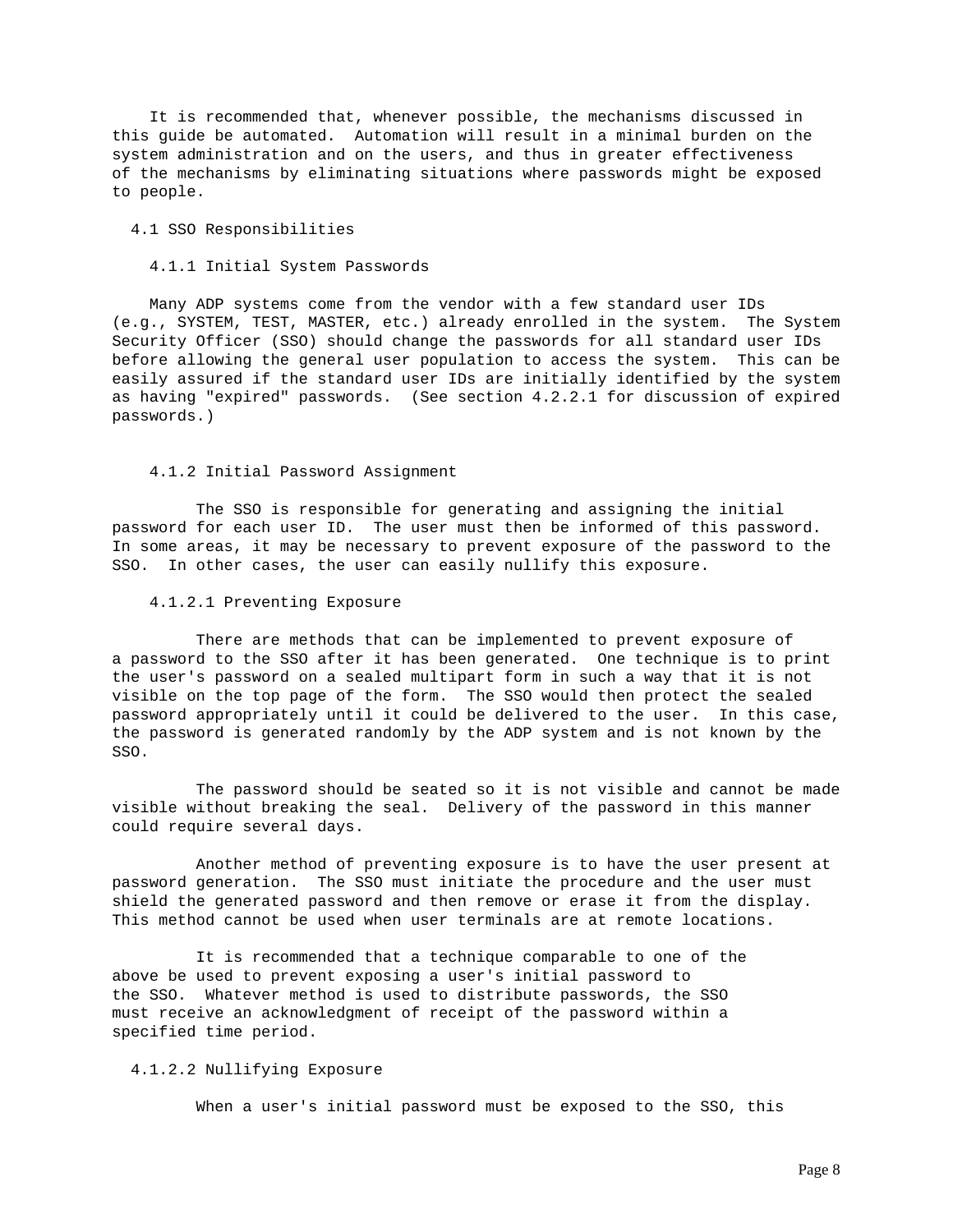exposure may be nullified by having the user immediately change the password by the normal procedure. (Presumably, this change procedure does not expose the new password to the SSO.)

> When a user's initial password is not protected from exposure to the SSO, the user ID should be identified by the system as having an "expired password" which will require the user to change the password by the usual procedure (see section 4.2.2.3) before receiving authorization to access the system.

### 4.1.2.3 Classification Assignment

 Where the password must be classified, the initial classification assignment should be entered by the SSO to designate the highest security level that may be associated with each user's initial password and its successors.

# 4.1.3 Password Change Authorization

 Occasionally, a user will forget the password or the SSO may determine that a user s password may have been compromised. To be able to correct these problems, it is recommended that the SSO be permitted to change the password of any user by generating a new one. The SSO should not have to know the user's password in order to do this, but should follow the same rules for distributing the new password that apply to initial password assignment (see section 4.1.2). Positive identification of the user by the SSO is required when a forgotten password must be replaced.

## 4.1.4 Group IDs

 Throughout the lifetime of an ADP system, each user ID should be assigned to only one person. In other words, no two people may ever have the same user ID at the same time, or even at different times. It should be considered a security violation when two or more people know the password for a user ID (except in the case when the SSO is the other person and the user ID is identified by the system as having an "expired password">. Note that there is no intention of prohibiting alternate forms of user identification (e.g., group IDs,functional titles) for non-authentication purposes (e.g., data access control, mail). If alternate IDs are used, they must be based on user IDs.

## 4.1.5 User ID Revalidation

 The SSO should be responsible for the development of a procedure whereby prompt notification is given to the SSO when a user ID and password must be removed from the ADP system (e.g., when an employee leaves the sponsoring organization>. In addition, all user IDs should be revalidated periodically, and information such as sponsor and means of off-line contact (e.g., phone number,mailing address) updated as necessary. It is recommended that this revalidation be done at least once per year.

### 4.2 User Responsibilities

# 4.2.1 Security Awareness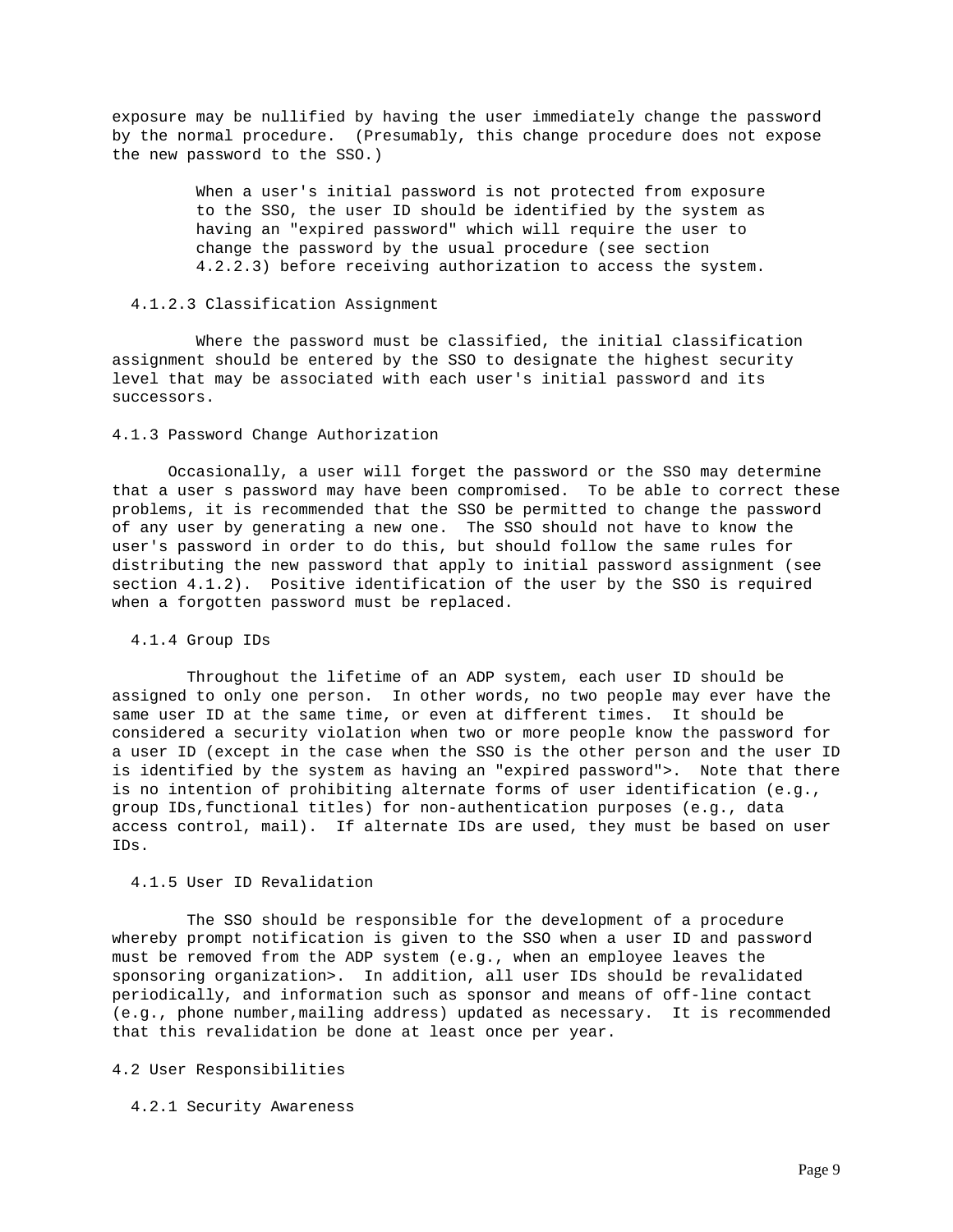Users should understand their responsibility to keep passwords private and to report changes in their user status, suspected security violations, etc. To assure security awareness among the user population, it is recommended that each user be required to sign a statement to acknowledge understanding these responsibilities.

# 4.2.2 Changing Passwords

 The simplest way to recover from the compromise of a password is to change it. Therefore, passwords should be changed on a periodic basis to counter the possibility of undetected password compromise. They should be changed often enough so that there is an acceptably low probability of compromise during a password's lifetime. To avoid needless exposure of users' passwords to the SSO, users should be able to change their passwords without intervention by the SSO.

# 4.2.2.1 Password Lifetime

 The most obvious threat to the security provided by a password system is from the compromise of passwords. The greater the length of time during which a password is used for authentication purposes,the more opportunities there are for exposing it. In a useful password system, the probability of compromise of a password increases during its lifetime. For a period of time, this probability could be considered acceptably low while after a longer period of time, it would be considered unacceptably high. At this latter point, use of the password should be considered suspect rather than a reliable proof of identity. By appropriately limiting the length of time (called the password lifetime) during which a password can be used, the vulnerability of the password can remain acceptable. There should be a maximum lifetime for all passwords. To protect against unknown threats, it is recommended that the maximum lifetime of a password be no greater than 1 year. The presence of known threats may indicate a need for a shorter maximum lifetime. Also, depending on the size of the password space and on how fast a penetrator can execute a login attempt, it may be necessary to change passwords even more frequently. See Appendix C for a discussion of the relationship between password lifetime, password space and the guess rate. A password should be invalidated at the end of its maximum lifetime. It is recommended that, at a predetermined period of time prior to the expiration of a password's lifetime, the user ID it is associated with be notified by the system as having an "expired" password. A user who logs in with an ID having an expired password should be required to change the password for that user ID before further access to the system is permitted. If a password is not changed before the end of its maximum lifetime, it is recommended that the user ID it is associated with be identified by the system as "locked." No login should be permitted to a locked user ID, but the SSO should be able to unlock the user ID by changing the password for that user ID, following the same rules that apply to initial password entry (see section 4.1.2). After a password has been changed, the lifetime period for the password should be reset to the maximum value established by the system. 4.2.2.2 Change Authorization To be consistent with the Password Privacy control objective, users (other than the SSO) should be permitted to change only their own passwords. To ensure this, it is recommended that the user enter the old password and the user ID/password combination be validated as part of the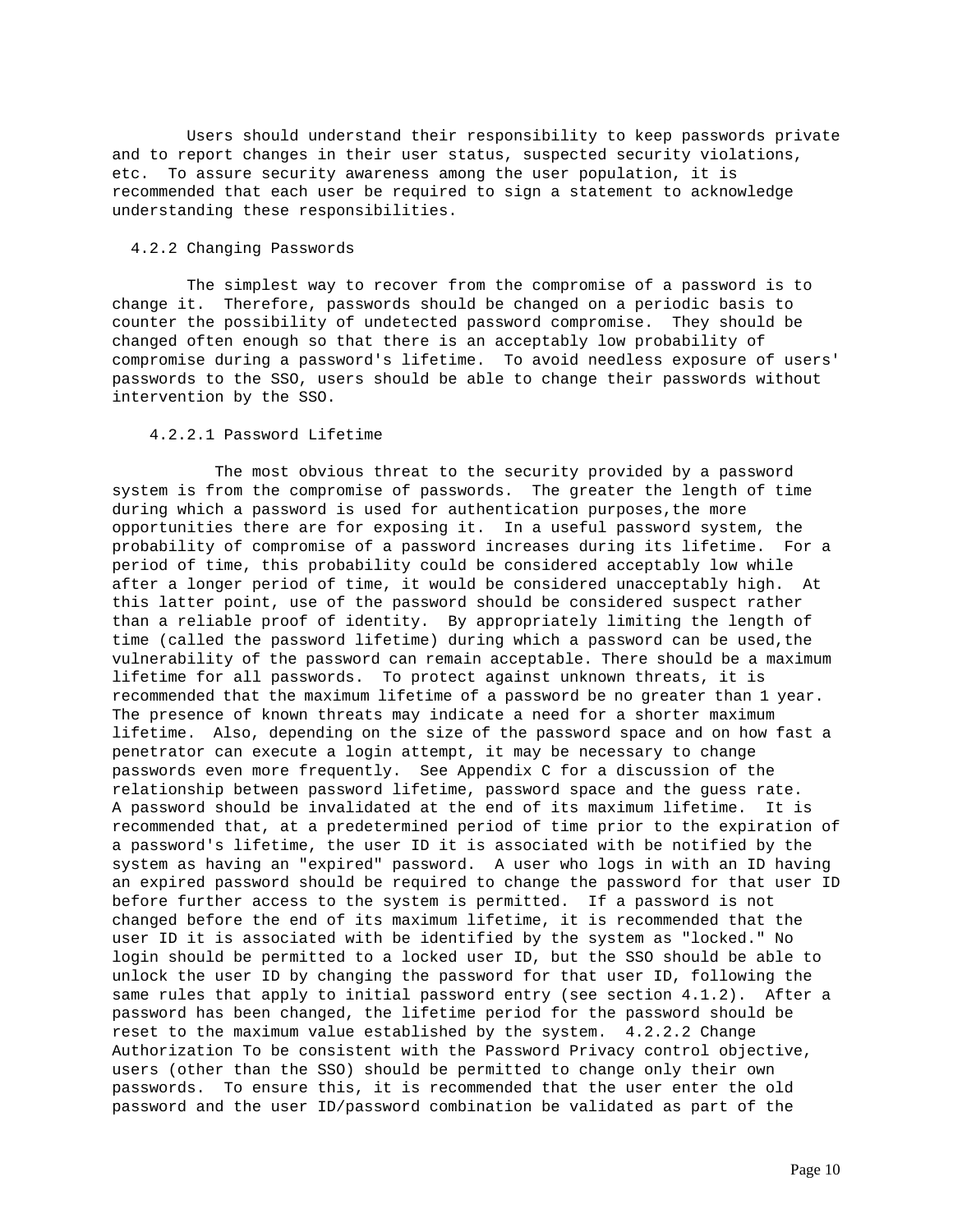password changing procedure. 4.2.2.3 Change Procedure

 Changing a password in a secure manner involves several steps. The following procedure is recommended:

> The procedure should be invoked at the user's request or when a user logs in with an expired password. If the change is necessary due to an expired password, the user should be so informed. The user should be presented with a brief summary of the major steps in changing a password, including a caution that the user should ensure that no one else is watching what the user is doing. Except when the change procedure is part of the login procedure (e.g., logging in with an expired password>, the user's current password should be entered to re-authenticate identity. The change procedure should display a new password for the user. The new password should be different from the old one and should be generated by angenerated by any algorithm that satisfies the specifications in Appendix A. The user should then enter the new password twice so the procedure can verify that the user can consistently enter the password correctly. The new password should be obliterated by techniques such as overprinting or terminal screen erasing. If the two entered passwords are identical to the generated password, the password data base should be updated (i.e., the old password deleted or invalidated and the new password associated with the user ID) and a message to this effect should be displayed. Failure by the user to correctly enter the current password or the generated password should result in a useful error message to the user and in the change procedure being aborted without changing the password. When the attempt to change an expired password is not successful, the password should be retained as expired and the user given the option to again change the password or logout. An audit record should be generated that indicates whether or not the change was successful.

# 4.2.3 Login to a Connected System

 Users should be required to authenticate their identities at "login" time by supplying their password along with their user ID. It is recommended that some form of trusted identification forwarding be used between hosts when users connect to other ADP systems through a network. When trusted identification forwarding is not used, a remote host should require the user's ID and password when logging in through a network connection. Note that user IDs on different hosts for the same user may be different, and that corresponding machine-generated passwords almost certainly will be different. Note also that a password required by a remote host is vulnerable to compromise by the local host or intermediate hosts.

## 4.2.4 Remembering Passwords

 Since users must supply their passwords to the ADP system at authentication time, it follows that they must know what their passwords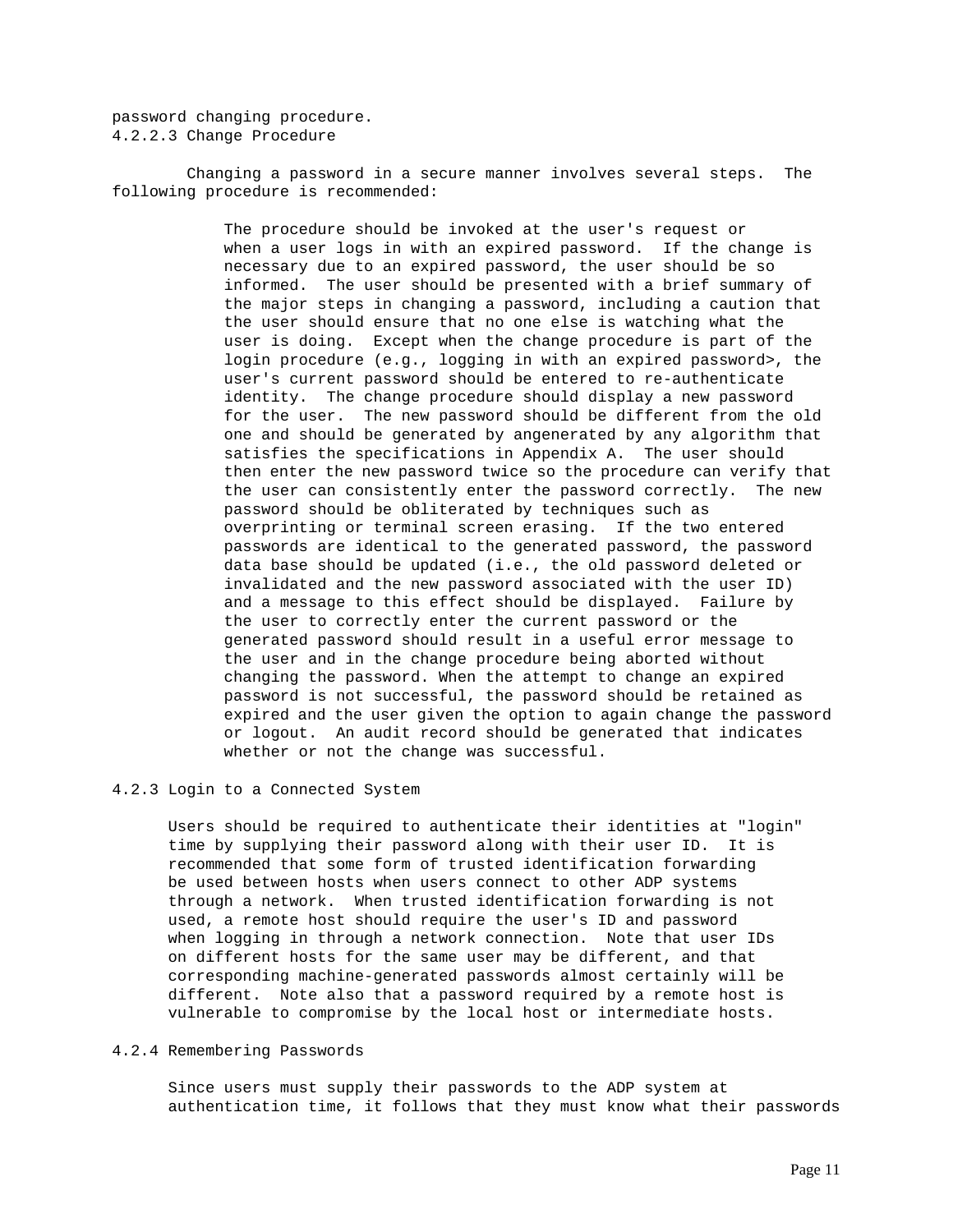are. It is recommended that users memorize their passwords and not write them on any medium. If passwords must be written,they should be protected in a manner that is consistent with the damage that could be caused by their compromise. See Appendix D for guidance on the protection of passwords.

## 4.3 Authentication Mechanism Functionality

### 4.3.1 Internal Storage of Passwords

 It is normally necessary for the ADP system to store internally the user ID for each authorized system user as well as some representation of the password and, when required, the clearance and authorizations that are associated with each user ID. Without some form of access control over this information, it will be possible for unauthorized users to read an-or modify the password database. Unauthorized reading and writing of the password database are a concern. Reading it could result in disclosure of passwords to unauthorized users. Being able to write it could result, for example, in user A changing user B's password so user A could log in under user B's identity. Note that it is necessary for the login process to be able to read the password database and the password changing process to be able to read and write the password database.

 Stored passwords should be protected by access controls provided by the ADP system, by password encryption, or by both.

4.3.1.1 Use of Access Control Mechanisms

 Access control mechanisms (e.g., mandatory or discretionary controls as discussed in CSC-STD-001-83) should be used to protect the password data base from unauthorized modification and disclosure.

4.3.1.2 Use of Encryption

 Encryption of stored passwords should be used whenever the access control mechanisms provided by the ADP system are not adequate to prevent exposure of the stored passwords. It is recommended that password encryption be used even when other access controls are considered adequate, as this helps protect against possible exposure when access controls are bypassed (e.g., system dumps). When encryption is used to protect stored passwords, it is recommended that the algorithm meet the specifications in Appendix B. It is recommended that encryption be done immediately after entry, that the memory containing the plaintext password be erased immediately after encryption, and that only the encrypted password be used in comparisons. There is no need to be able to decrypt passwords. Comparisons can be made by encrypting the password entered at login and comparing the encrypted form with the encrypted password stored in the password database.

# 4.3.2 Entry

 Encryption of stored passwords should be used whenever the access control mechanisms provided by the ADP system are not adequate to prevent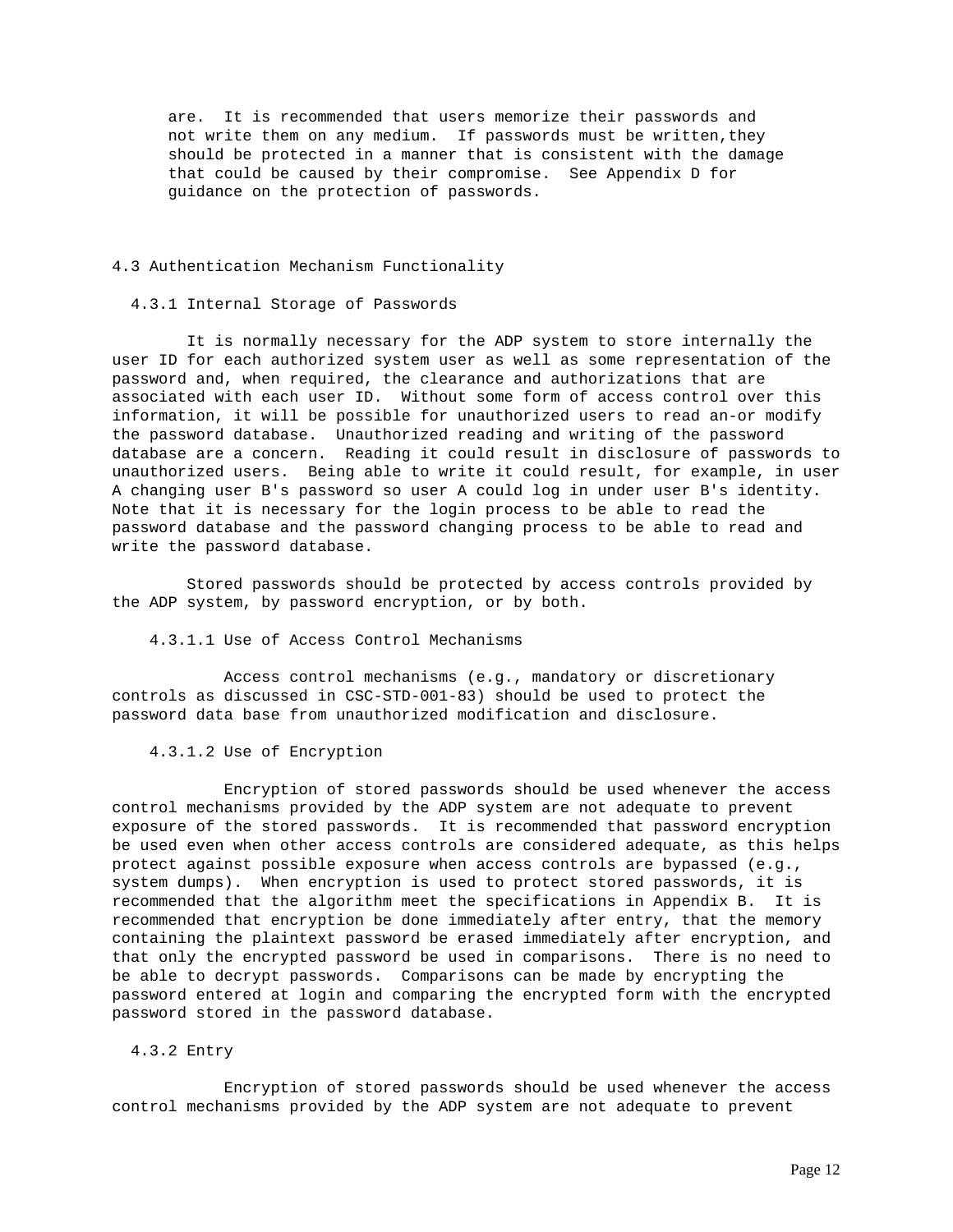exposure of the stored passwords. It is recommended that password encryption be used even when other access controls are considered adequate, as this helps protect against possible exposure when access controls are bypassed (e.g., system dumps). When encryption is used to protect stored passwords, it is recommended that the algorithm meet the specifications in Appendix B. It is recommended that encryption be done immediately after entry, that the memory containing the plaintext password be erased immediately after encryption, and that only the encrypted password be used in comparisons. There is no need to be able to decrypt passwords. Comparisons can be made by encrypting the password entered at login and comparing the encrypted form with the encrypted password stored in the password database. Passwords should be entered after providing a user ID to the system. If the entry is correct, the system should then display the date and time of the user's last login.

 It is recommended that the system not echo passwords that users type in. When the system cannot prevent a password from being echoed (e.g., in a half-duplex connection), it is recommended that a random overprint mask be printed before or after the password is entered, as appropriate, to conceal the typed password. The complete password as entered by the user should be an exact match, character for character, with the user's current password.

### 4.3.3 Transmission

 During transmission of a password from a user's terminal to the computer in which the authentication is done, passwords should be protected in a manner that is consistent with the damage that could be caused by their compromise. Since passwords are no more sensitive than the data they provide access to, there is generally no reasonto protect them, during transmission, to any greater degree (e.g.,encryption) than regular data is protected. See Appendix D for guidanceon the protection of passwords.

### 4.3.4 Login Attempt Rate

 By controlling the rate at which login attempts can be made (where each attempt constitutes a guess of a password), the number of guesses a penetrator can make during a password's lifetime is limited to a known upper bound. To control attacks where a penetrator attempts many logins through a single access port, the password guess rate should be controlled on a per-access port basis. That is, each access port should be individually controlled to limit the rate at which login attempts can be made at each port. When a penetrator can easily switch among multiple access ports, it is recommended that the password guess rate also be controlled on a per-user ID basis. It is recommended that maximum login attempt rates fall within the range of one per second to one per minute. This range provides reasonable user-friendliness without permitting so many login attempts that an extremely large password space or an extremely short password lifetime is necessary. See Appendix C for a discussion of the relationship between the guess rate, password lifetime, and password space. Note that it is not intended that login be an inherently slow procedure, for there is no reason to delay a successful login. However, in the event of an unsuccessful login attempt, it is quite reasonable to use an internal timer to enforce the desired delay before permitting the next login attempt. The user should not be able to bypass this procedure.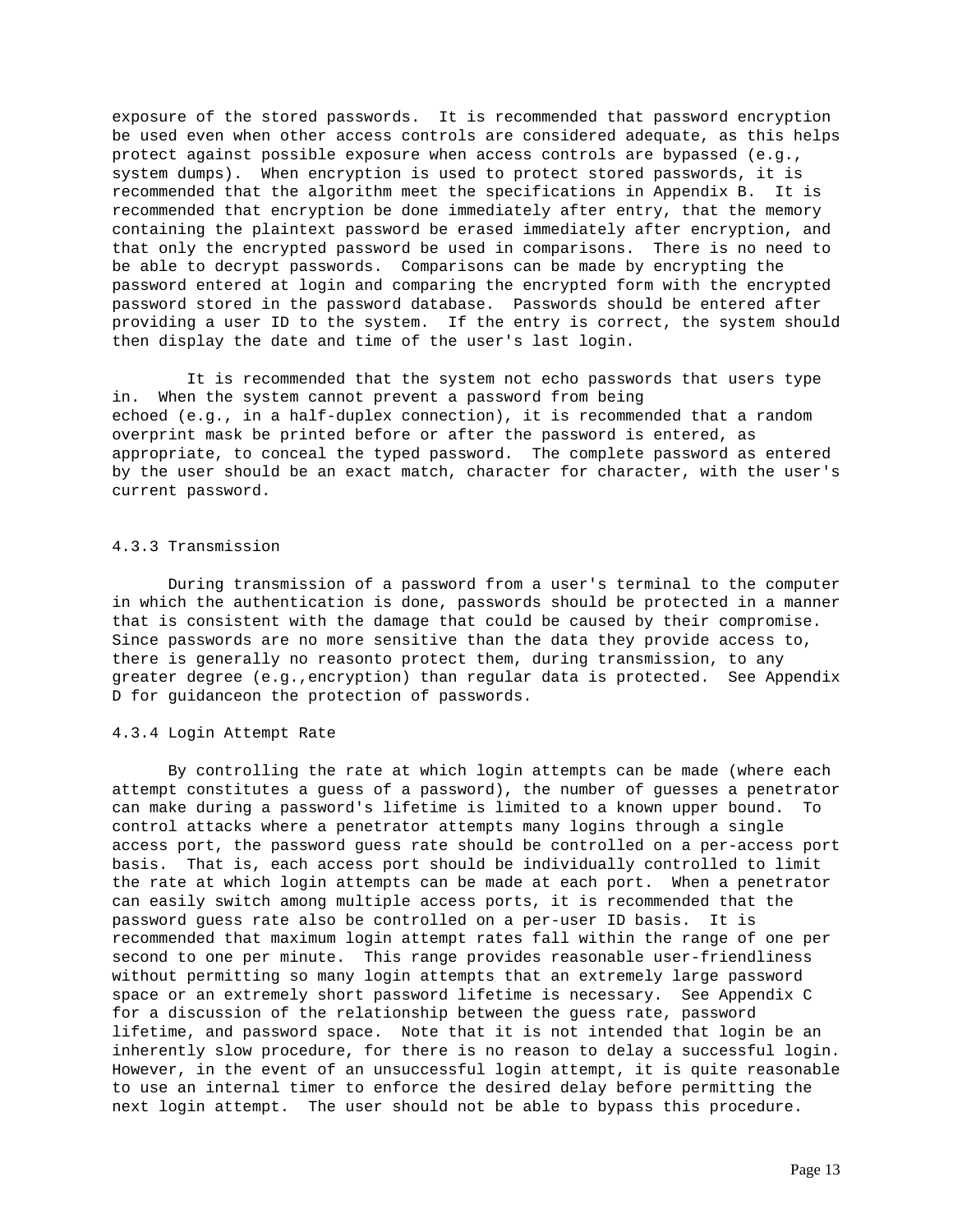# 4.3.5 Auditing

4.3.5.1 Audit Trails

 The system should be able to create an audit trail of password usage and changes. Such an audit trail should not contain actual passwords or character strings that were incorrectly given as passwords, since this could expose the password of a legitimate user who mistyped his user ID or password. Auditableevents should include: successful login, unsuccessful login attempts, use of the password changing procedure, and the locking of a user ID due to its password reaching the end of its lifetime. For each recorded event, the audit record should include: date and time of the event, type of event, offered user ID for unsuccessful logins or actual user ID for other events, and origin of the event (e.g., terminal or access port 11'). Audit records of password changes should also indicate whether or not the change was successful.

4.3.5.2 Real-time Notification to System Personnel

 It is recommended that each accumulation of 5 consecutiveunsuccessful login attempts from a single access port or against a single user ID results in immediate notification of the event to the ADP system operator or the SSO. While there is no requirement for the SSO or operator to take any action upon receiving the notification, frequent notifications may indicate that a penetration attempt is in progress and may warrant investigation and possible corrective action.

4.3.5.3 Notification to the User

Upon successful login, the user should be notified of:

- \* The date and time of user's last login;
- The location of the user (as can best be determined) at last login; and
- \* Each unsuccessful login attempt to this user ID since the last successful login.

 This provides a means for the user to determine if someone else is using or attempting to guess this user ID and password.

4.4 Password Protection

4.4.1 Single Guess Probability

 The probability that any single attempt at guessing a password will be successful is one of the most critical factors in a password system. This probability depends on the size of the password space and the statistical distribution within that space of passwords that are actually used. Since many user-created passwords are particularly easy to guess all passwords should be machine generated using an algorithm that meets the specifications in Appendix A.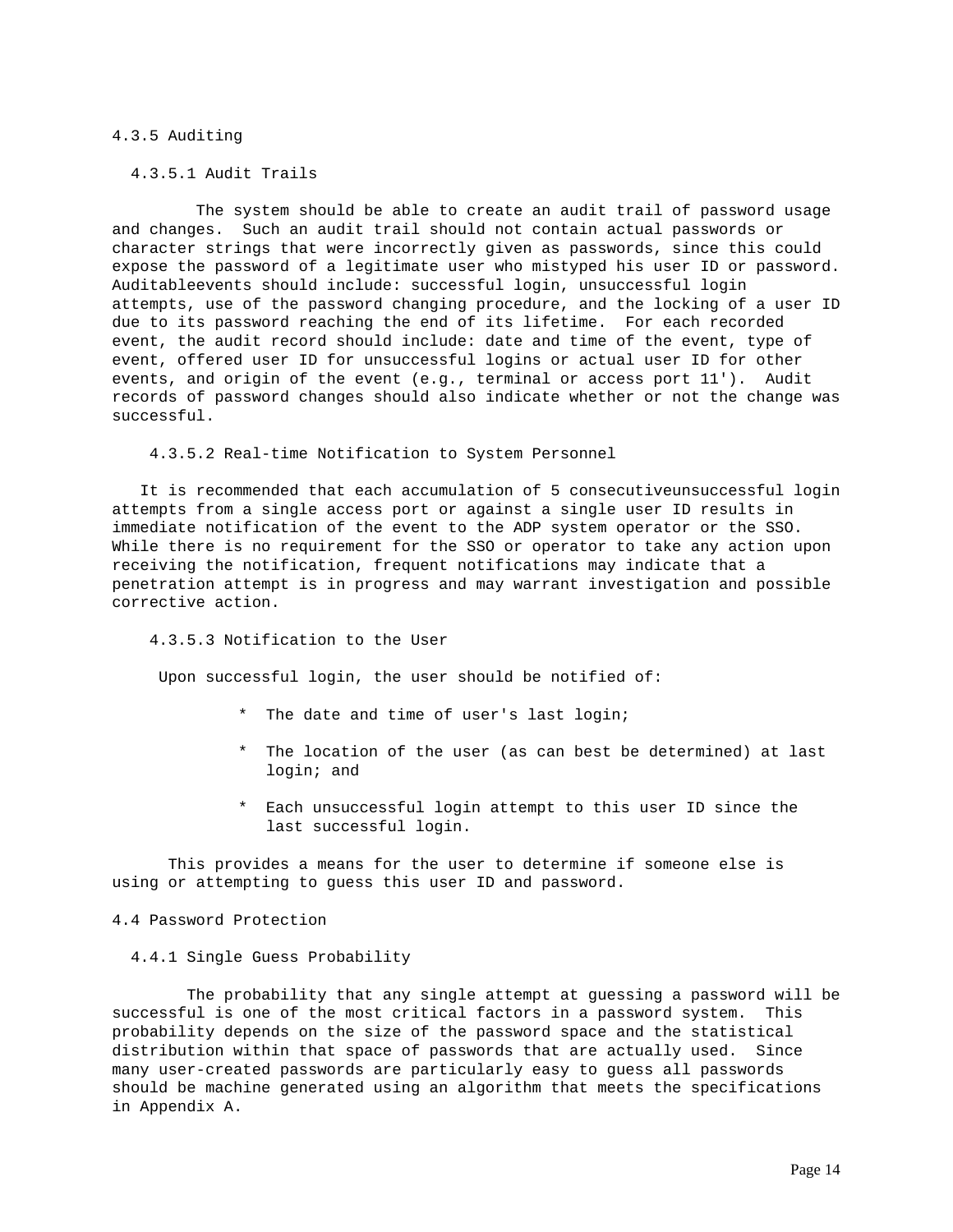# 4.4.2 Password Distribution

 During distribution to the user. passwords should be protected to the same degree as the information to which they provide access.machine-generated passwords should be displayed on the user's terminal at time of change, along with appropriate cautions to the user to protect the password. At the completion of the change procedure, it is recommended that displayed passwords be erased or overstruck, as appropriate for the terminal type. Passwords changed by the SSO should be distributed in a manner that is consistent with the damage that could be caused by their compromise. See Appendix D for guidance on the protection of passwords.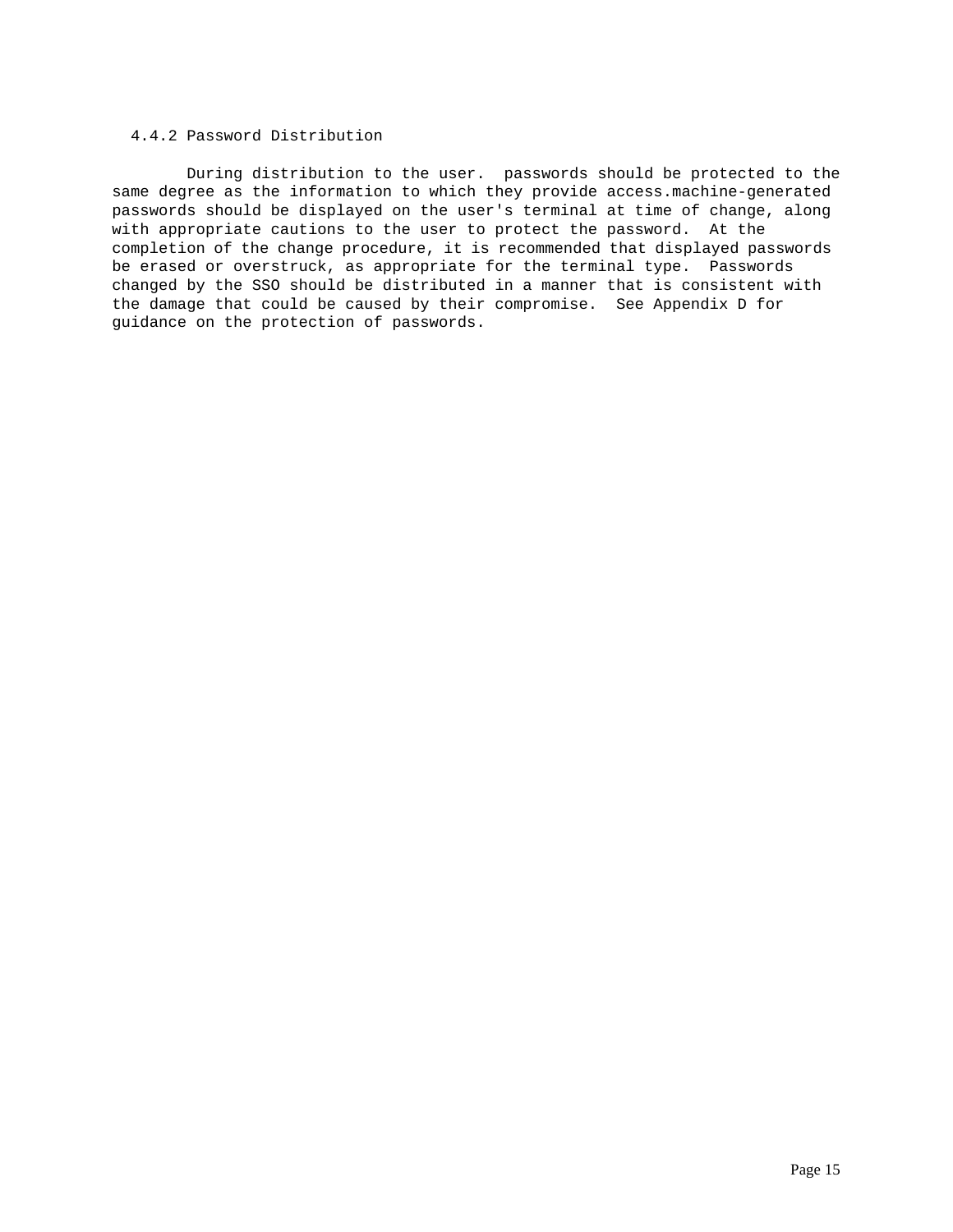### APPENDIX A

### Password Generation Algorithm

This appendix describes the requirements to be met by an acceptable password generation algorithm. The issues involved relate to the specifications for password space, random seed generation, pseudo-random number generation and "user- friendly" passwords.

#### A.1 Password Space

 The size of the password space is a function of the size of the alphabet and the number of characters from that alphabet that are used to create passwords. (The maximum size of the password space can be expressed as 5 A where 5 is the maximum password space, A is the alphabet size and M is the password length.)

 To determine the minimum size of the password space needed to satisfy the security requirements for an operational environment, equation [3] in Appendix C can be used. The password generation algorithm selected should be able to generate at least that number of passwords. In addition, the generated passwords should be, at a minimum, 6 characters in length.

### A.2 Random Seeds

 When a pseudo-random number generator is used in a password generation algorithm, it should accept as input random data that would provide output which has a high degree of unpredictability. This random data (seed) can be derived from a number of available parameters such as a system clock, system registers, date, time, etc. The parameters should be selected to ensure that the number of unique seeds that can be generated from these inputs should be at least equal to the minimum number of passwords that must be generated. When passwords are used to protect classified information, the seed generator should be approved by the DoD Computer Security Center.

### A.3 Pseudo-Random Number Generator

 Using a random seed as input, the pseudo-random number generator that drives a password generation algorithm should have the property that each bit in the pseudo-random number that it generates is a complex function of all the bits in the seed. The Federal Data Encryption Standard (DES), as specified in FIPS 46, (9) is an example of a pseudo-random number generator with this property. If DES is used, it is suggested that the 64-bit Output Feedback (OFB) mode be used as specified in FIPS 81 (10). In this case, the seed used as input could consist of:

- \* An initialization vector
- \* A cryptographic key
- \* Plaintext

Factors that can be used as input to these parameters are:

For the initialization vector: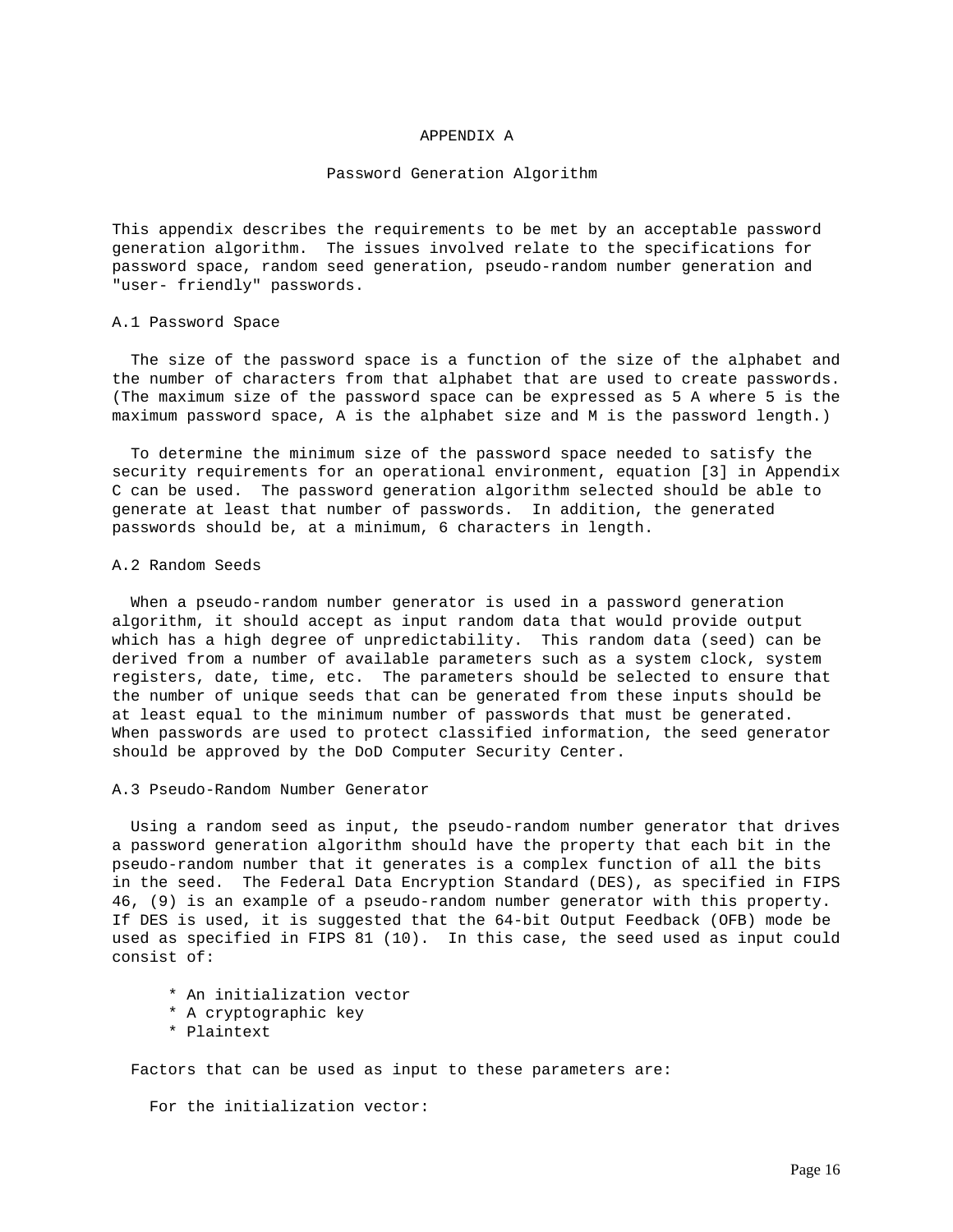\* System clock \* System ID \* User ID -Date and time

For the cryptographic key:

- \* System interrupt registers
- \* System status registers
- \* System counters

 The plain text can be an external randomly generated 64-bit value (8 characters input by the SSO).

 The resulting pseudo-random number that is output will be the 64 bits of cipher text generated in the 64-bit OFB mode. The password generation algorithm can either format this pseudo-random number into a password or use it as an index (or indices) into a table and use the contents from this table to form a password or a passphrase.

### A.4 "User-Friendly" Passwords

 To assist users in remembering their passwords, the password generation algorithm should generate passwords or passphrases that are "easy" to remember. Passwords formed by randomly choosing characters are generally difficult to remember. Passwords that are pronounceable are often easy to remember, as are passphrases that are formed by concatenating real words into a phrase or sentence.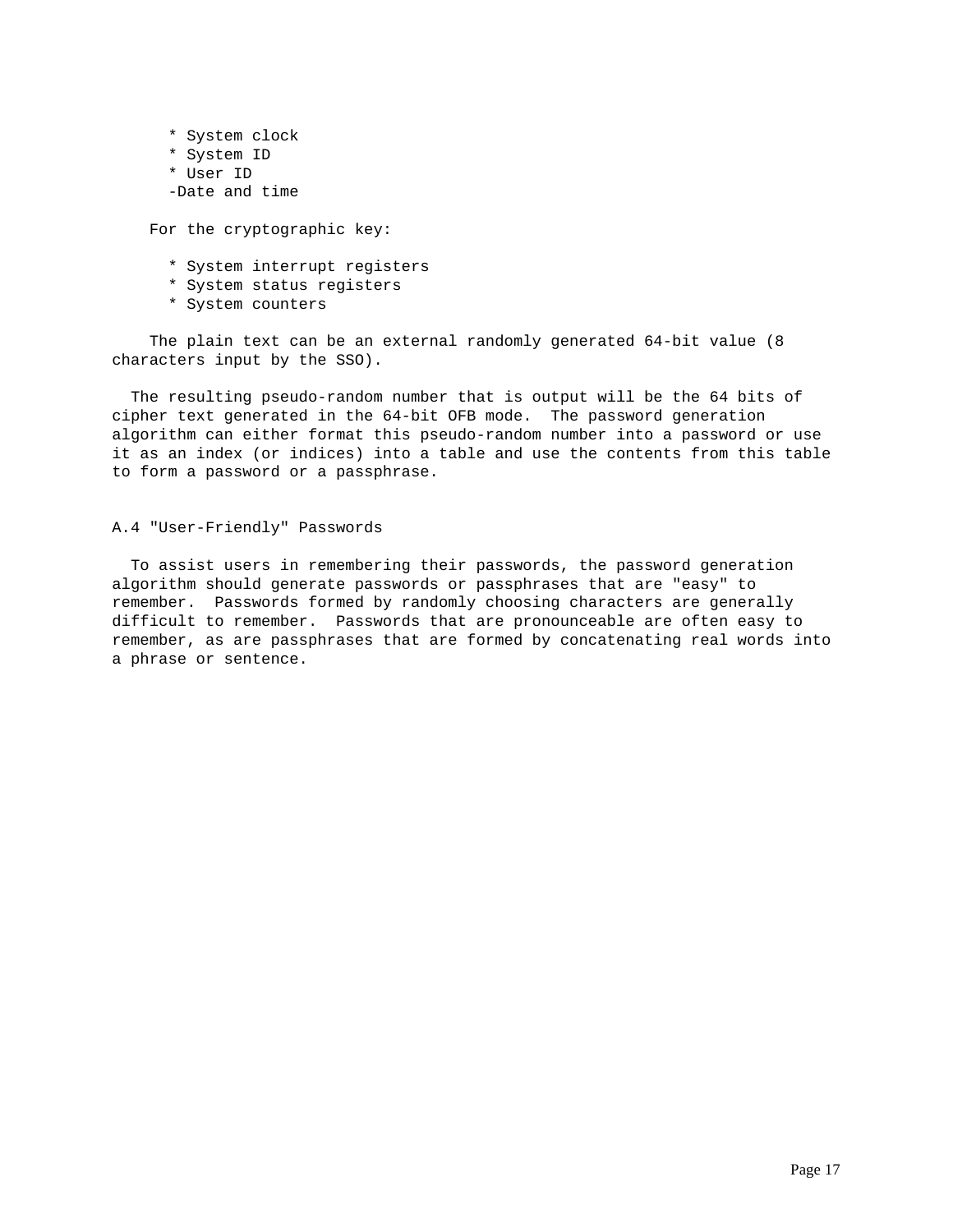## APPENDIX B

### Password Encryption Algorithm

Password encryption is advocated as a password protection measure. The algorithm selected for this would be determined by the system environment. Some environments may require that a classified encryption algorithm be used, while for other environments an unclassified algorithm would be required.

## B.1 Encryption Algorithm

A conventional or public key cryptographic algorithm which is configured as a "one-way" encryption algorithm may be used for password encryption, but whatever algorithm is used, the protection the encryption algorithm provides should rely on its complexity. If there is a key that can be used with the algorithm to decrypt passwords, that key should not be stored in the ADP system.

## B.2 Assurance for Unique Encrypted Passwords

If a password encryption system depends only on the password and other fixed information, there is a possibility that two different users will have identical encrypted passwords. A user who discovers another user with an identical encrypted password will then know that the same password will work for both user IDs even if they don't have identical plaintext passwords. To minimize this possibility, it is recommended that the encryption algorithm use the ADP system name (in network environments) and the user's ID as factors in the encryption. (This can be easily accomplished by concatenating the system ID, user ID and password, and then applying the encryption algorithm to the resulting string.)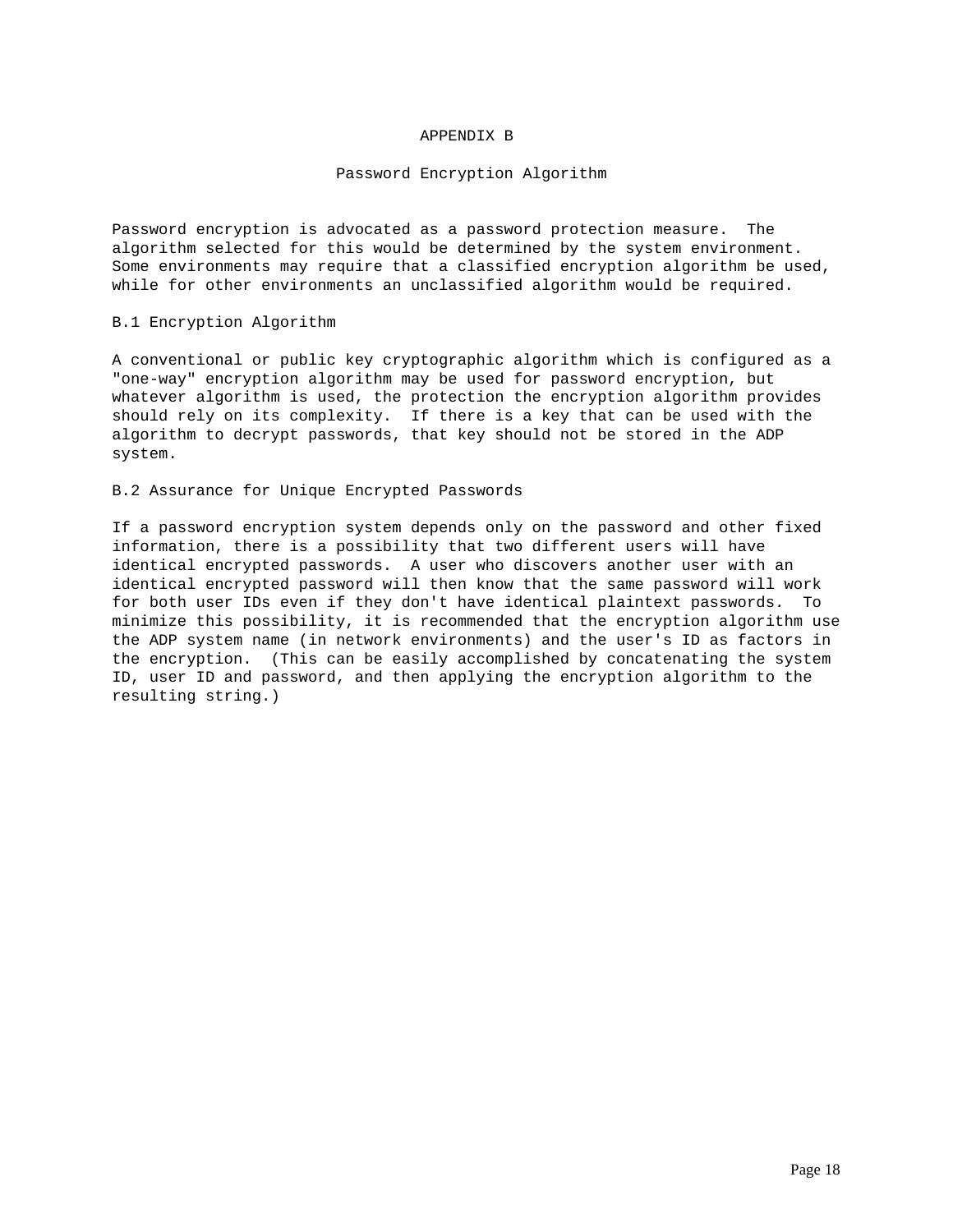### APPENDIX C

## Determining Password Length

The security afforded by passwords is determined by the probability that a password can be guessed during its lifetime. The smaller that probability, the greater the security provided by the password. All else being equal, the longer the password, the greater the security it provides. This appendix reviews the mathematics involved in establishing how long a password should be.

The basic parameters that affect the length of the password needed to provide a given degree of security are:

- L = maximum lifetime that a password can be used to log into the system.
- P = probability that a password can be guessed within its lifetime, assuming continuous guesses for this period.
- R = number of guesses per unit of time that it is possible to make.
- S = password space, i.e., the total number of unique passwords that the password generation algorithm can generate.

### C.1 Relationship

Considering only the cases where S is greater than  $L \times R$  and therefore P is less than 1, the relationship between these parameters is expressed by the equation:

 $P = L \times R$ 

 A detailed explanation of the derivation of this basic equation is given in Appendix F.

# C.2 Guess Rate

 Several factors contribute to the rate at which attempts can be made to gain access to the data on a system when a valid password is not known. First and foremost is the protection given to the password data base itself. If the password data base is unprotected (i.e., can be read by anyone as ordinary data), then "guessing" may not be required.

 If the password data base can be read. but the passwords are encrypted (see Appendix B), a very high guess rate may be possible by using a computer to try a dictionary of possible passwords to see if ciphertext can be generated that is the same as one in the password data base. A similar situation frequently occurs where only passwords are used to protect files.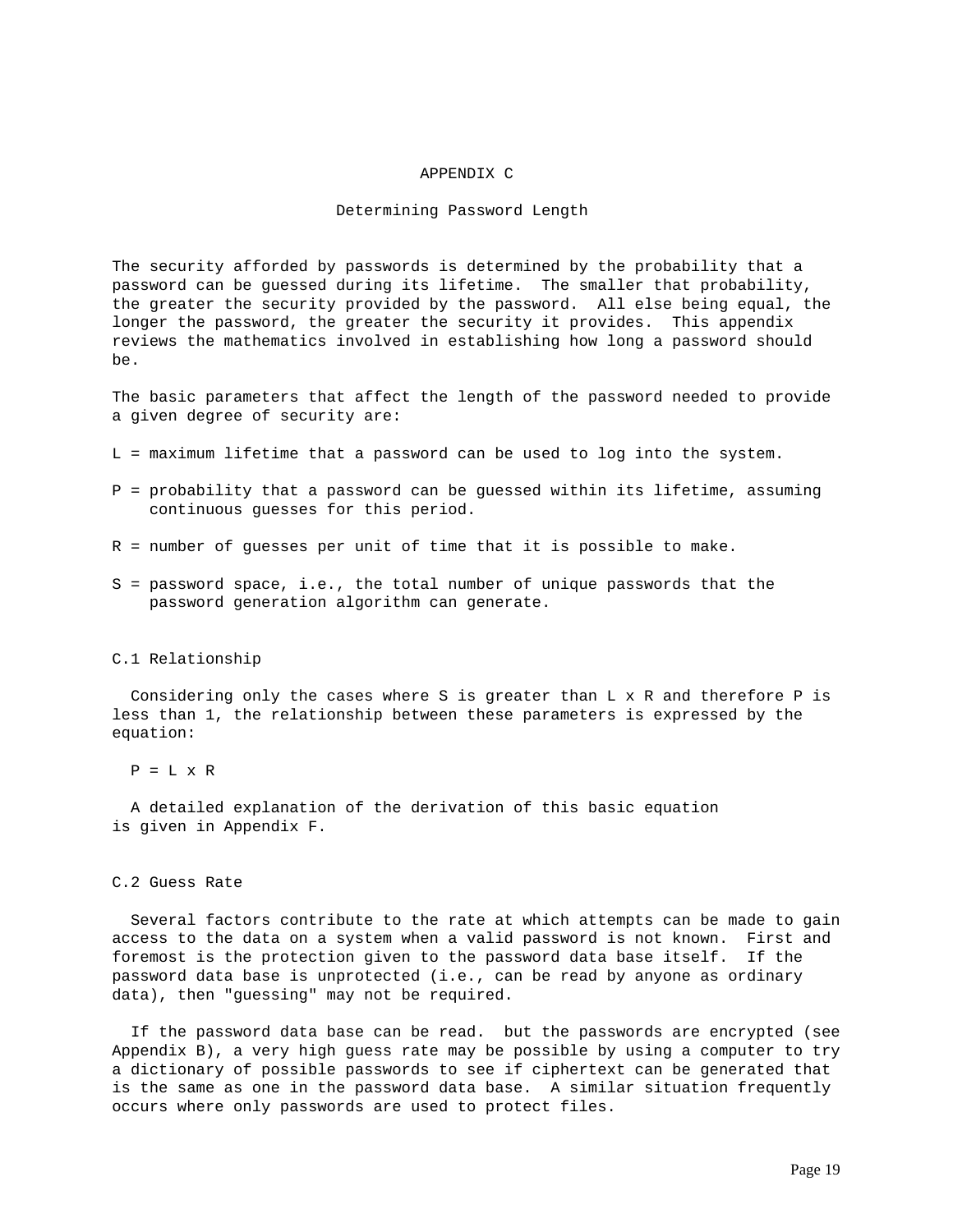Finally, if the password data base has effective access controls and the login procedure cannot be bypassed, the guess rate can be controlled by setting limits on the number of login or other attempts that can be made before terminating the connection or process.

C.3 Password Lifetime

 All other things being equal, the shorter the lifetime of a password, the fewer the number of guesses that can be made and thus the greater the degree of password security. As stated in 4.2.2.1, the maximum password lifetime should not exceed one year.

C.4 Password Space

 Password length and alphabet size are factors in computing the maximum password space requirements. Equation [2] expresses the relationship between S, A, and M where:

 S = password space A = number of alphabet symbols

M = password length

 $S = AM$ 

 To illustrate: If passwords consisting of 4 digits using an alphabet of 10 digits (e.g., 0-9) are to be generated:

 $S = 104$ 

 That is, 10,000 unique 4-digit passwords could be generated. Likewise, to generate random 6-character passwords from an alphabet of 26 characters (e.g., AZ):

 $S = 266$ 

 That is 3.089 \* 108 unique 6-character passwords could be generated.

 "User-friendly" passwords (sometimes referred to as passphrases) could be generated by using, for example, 3 symbols from an alphabet (dictionary) of 2000 symbols, where each symbol was a pronounceable word of 4, 5, or 6 characters.

Using equation [2] and setting:

 A = 2000 symbols (words)  $M = 3$ 

Then S = 20003

 That is, 8 \* 109 unique passwords could be generated where each password was made up of 3 words taken from a dictionary of 2000 words.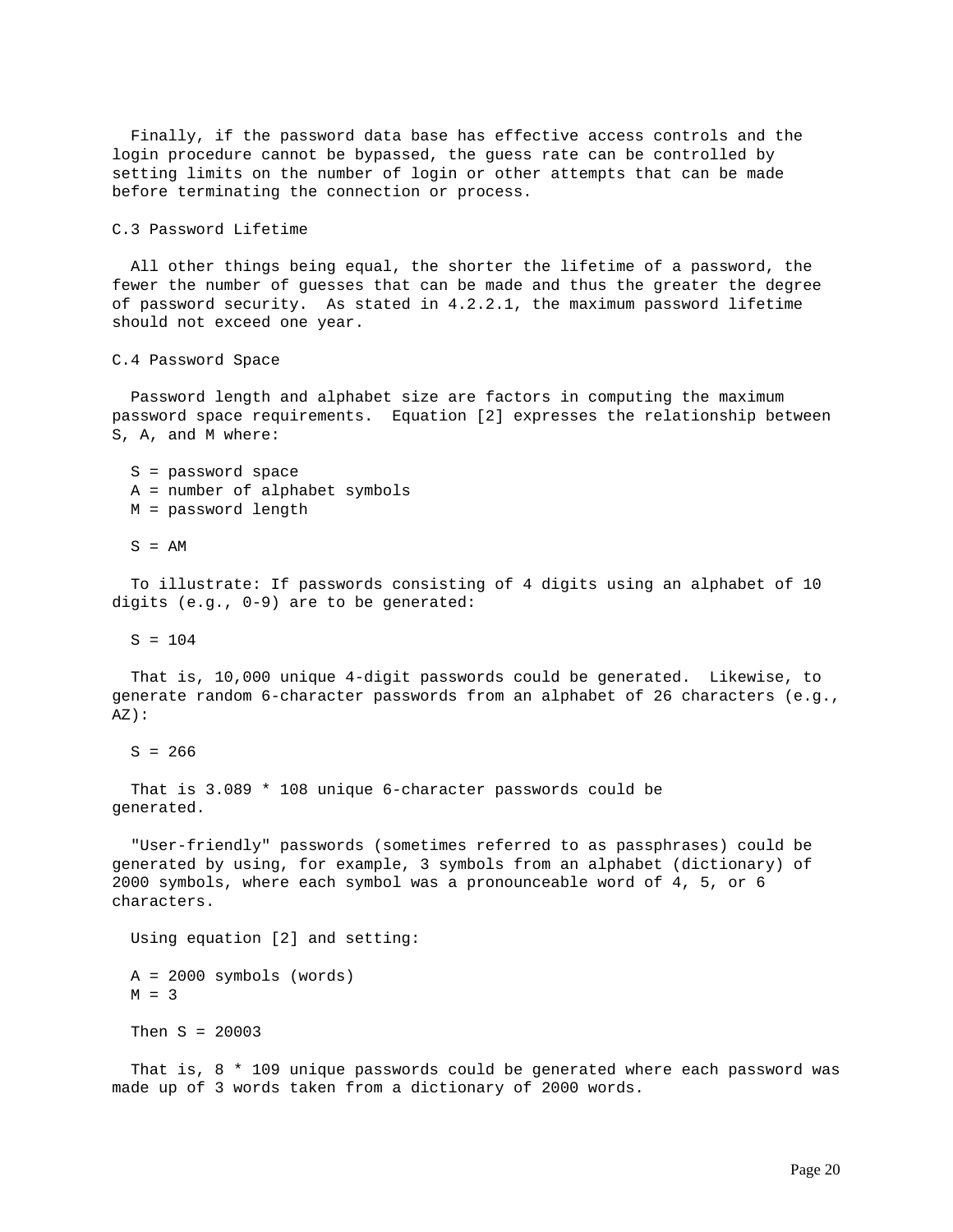C.5 A Procedure for Determining Password Length

 What is important in using passwords is how long to make the password to resist exhaustive penetration attacks. We can do this by using the following procedure:

 a. Establish an acceptable probability, P, that a password will be guessed during its lifetime. For example, when used as a login authenticator, the probability may be no more than 1 in 1,000,000. In another case, where very sensitive data is involved, the value for P may be set at 10-20.

 b. Solve for the size of the password space, 5, with the equation derived from equation [1]

 $S = G$ P

where  $G = L \times R$ 

c. Determine the length of the password, M, from the equation

 $M =$   $log S$ 

log (number of symbols in the "alphabet")

 M will generally be a real number that must be rounded up or down to the nearest whole number. Examples of calculating many of the values described above are given below.

### C.6 Worked Examples

 An example shown here is drawn from a real network case. The problem is to determine the needed password length to reduce to an acceptable level the probability that a password will be guessed during its lifetime.

 The network to which this is applied supports both a 300-baud and a 1200-baud service. Experiments on the network have determined that it is possible to make about 8.5 guesses per minute on the 300-baud service and 14, guesses per minute on the 1200-baud service. (The reason that the "guess rate' for the 1200-baud service is not 4 times that of the 300-baud service is that the system response time, which is not affected by the improved transmission speed, becomes the limiting factor in how many guesses can be accomplished in a given amount of time.)

 In this example, the arbitrary value of 10-6 is used for the probability (P) of guessing the password in its lifetime. As we will see below, the password lifetime is not the critical factor here as long as the password is changed at least once per year.

 The statement of the problem is to find a password length that will resist being guessed with a probability of 1 in 106 in 1 year of continuous guesses.

 When three parameters in equation [1] are known, the fourth value can be found. To find the password space required by our examples, the following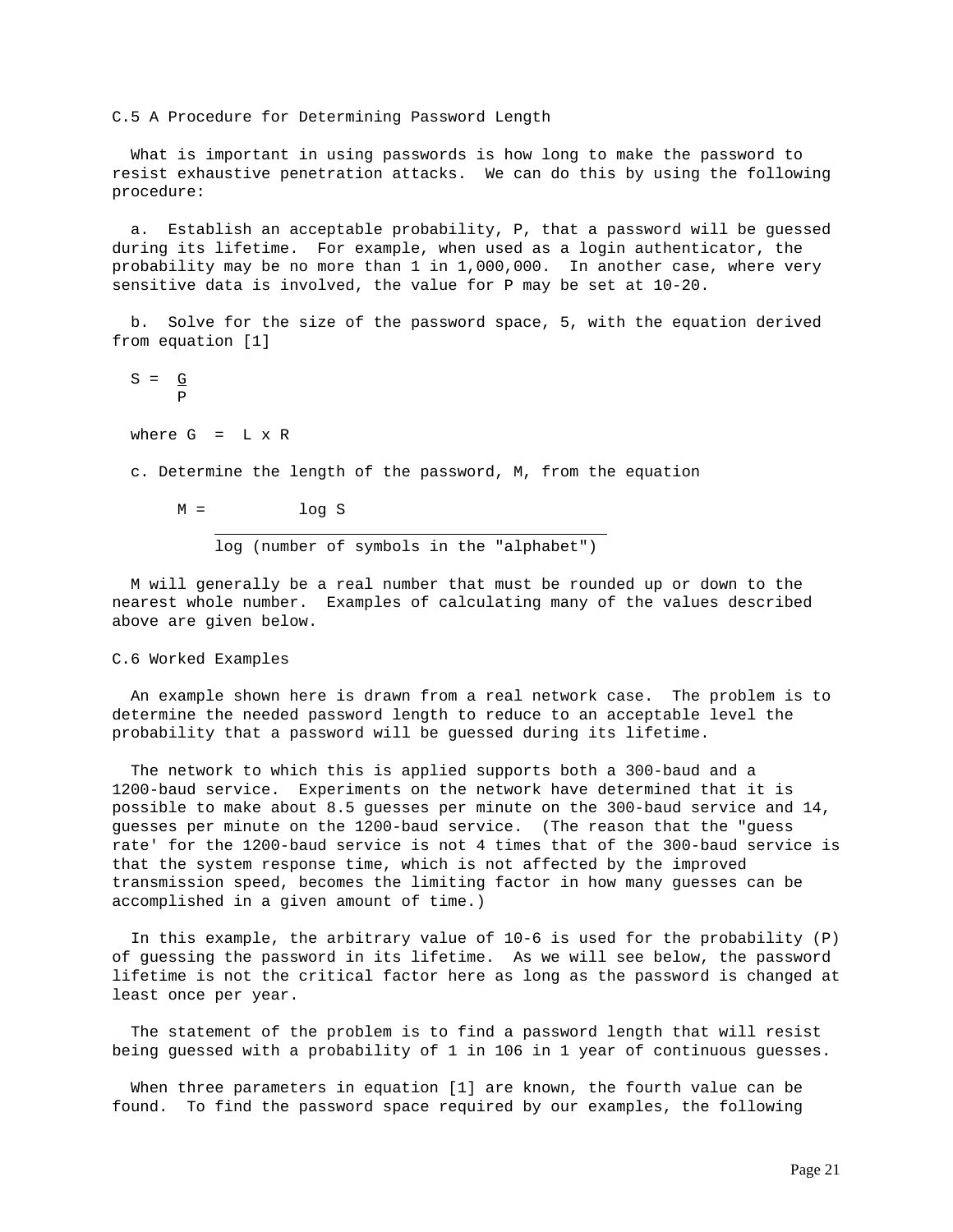parameters are given:

L is set for 6 months and 12 months. P is set for 1 in 1,000,000 (acceptable probability of guessing the password). R is set at 8.5 guesses per minute (guess rate possible with 300-baud service).

At 8.5 guesses per minute, the number of guesses per day would be 12,240.

Substituting 183 days for 6 months then using equation [3],

$$
S = \underline{G} \qquad \frac{183x12240}{-000001} - 2.23992x1012 \text{ passwords}
$$

The 12-month value is twice that of the 6-month case.

With this data, and using equation [4], we can determine the length of the passwords as a function of the size of the alphabet from which they are drawn. We will assume two alphabet sizes: a 26-letter alphabet and a 36-letter-and-number alphabet.

|  |        |  |  |  | $M = \log (2.23992 \times 1012) = 8.72$ (for 6-month lifetime) |
|--|--------|--|--|--|----------------------------------------------------------------|
|  | log 26 |  |  |  |                                                                |

- M = log (4.4676x1012) = 8.94 (for 12-month lifetime) log 26
- M = log (2.23992x1012) = 7.93 (for 6-month lifetime) log 36
- $M = \log (4.4676 \times 1012) = 8.13$  (for 12-month lifetime) log 36

Table 1 presents the results.

### TABLE 1

| MAXIMUM<br>T.TFF.TTMF. | Length of Password    |                                                      |
|------------------------|-----------------------|------------------------------------------------------|
| (months)               | 26-Character alphabet | 36-Character alphabet                                |
| 6                      | 9                     | 8<br>(rounded up from 8-72) (rounded up from 7.93)   |
| 12                     | 9                     | 8<br>(rounded up from 8.94) (rounded down from 8.13) |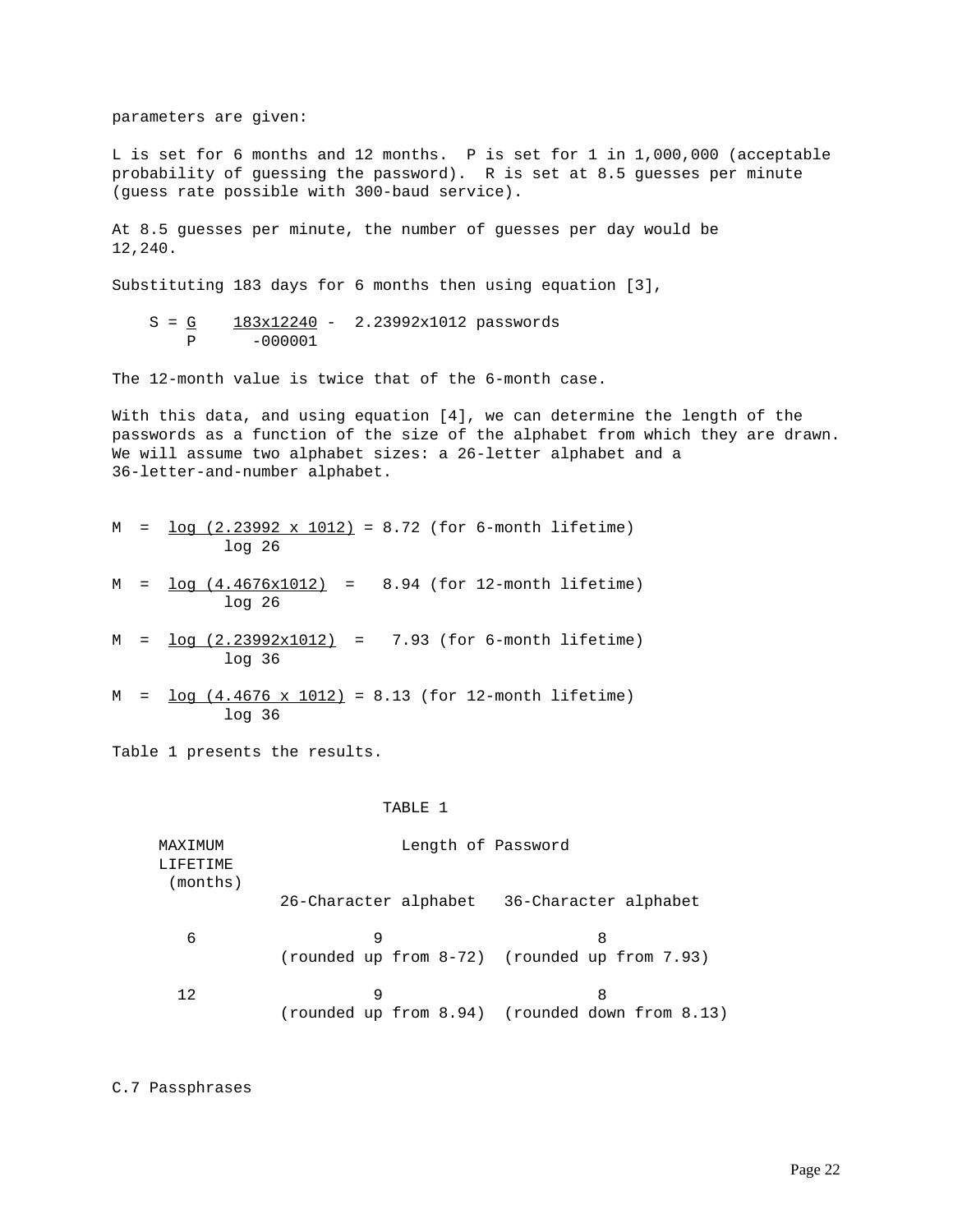A "passphrase" is a concatenation of words drawn from a dictionary. The dictionary is merely the collection of symbols making up the "alphabet" from which the password is generated. As an example, suppose the passphrase is made up of words drawn from a dictionary of 4, 5 and 6 letter words. There are approximately 3,780 4-letter words, 7,500 5-letter words and 12,000 6-letter words in English. The "alphabet size" for generating passphrases is approximately 23,300. We can compute how many words, drawn at random from the dictionary of 23,300 words, are needed to produce a passphrase that will be resistant to exhaustive attack with the probability of  $1 \times 10^{-6}$ .

 We have to solve for 5 as before, and from that, solve for M, the length of the password (i.e., number of alphabet symbols or words).

```
For L = 12 months, 5=4.4676*1012, log S = 12.6500For L = 6 months, 5=2.2399*1012, log S = 12.3502 Log 23300 4.3669
 Using equation (4) we obtain:
For L = 12 months M_1 12.6500 3 (rounded from 2.89)
                      4.3669
For L = 6 months M = 12.3502 3 (rounded from 2.82)
                      4.3669
```
 Thus, for the passphrase algorithm described, namely selection at random from a dictionary of 23,300 words, only 3 words are needed in a passphrase to obtain the desired resistance to exhaustive enumeration. In using the algorithm, each word of the phrase is drawn independently from the dictionary. This may result in a word appearing more than once in the passphrase.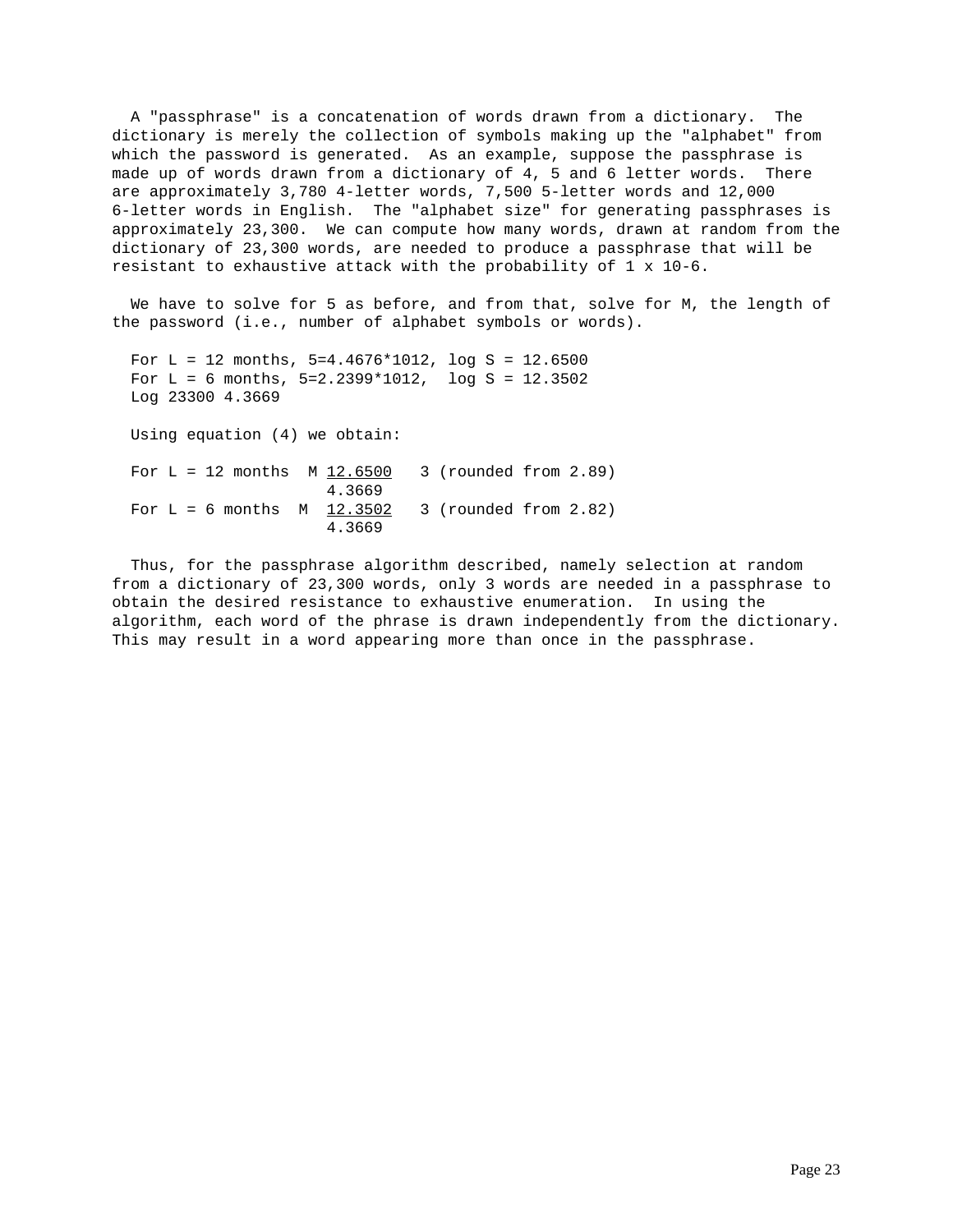# APPENDIX D Protection Basis for Passwords

Passwords are used to prevent people who have physical access to an ADP system from gaining access to data belonging to another user. Thus, a password should be protected in a manner that is consistent with the damage that might be caused by its exposure to someone who has the opportunity to use it (i.e., has physical access to the ADP system terminals). Exposure of a password to someone who is physically prevented from attempting to use it is not a threat.

D.1 Systems Containing Only Unclassified Information

 Although an ADP system may process only unclassified information, it still may require that the data be protected from unauthorized use. Although the password is unclassified, the obligation remains that the user protect this password so that only those with a need-to-know can access the data.

## D.2 Systems Containing Classified Information

 Passwords that are used in AD P systems that operate in the dedicated or system high security modes (3) should not be classified, but should be protected to the same degree as For Official Use Only information. In this case, there is no need to classify passwords since access to the area in which the system resides is restricted to those with a clearance as high as the highest classification level of the information processed. A person who obtained a password for a system running in dedicated or system high security mode but who did not possess the proper security clearance would be unable to gain physical access to the system and use the password.

 For systems operating in the multilevel security mode (3), passwords may or may not have to be classified.

 When the ability to access classified information is based on the physical protection of the terminal rather than on the identity of the user (i.e., when all terminals are single-level devices), passwords should not be classified, but should be protected to the same degree as For Official Use Only information. There is no need to classify passwords that can only be used on single-level terminals, since physical access to single-level terminals is controlled to the level associated with the terminal. When the ability to access classified information is based on the user's identity and is not restricted by the level of the terminal (i.e., multilevel terminals), each password must be classified to the highest level of the information to which it provides access. When multilevel terminals are used, the system determines the user's access authorizations to classified material based on his identity, and authenticates the identity by requiring a password. Thus. the ADP system can protect the information it processes only to the extent that passwords are protected. For example, a user with a Secret clearance can access Secret information.

Compromise of that user's password could result in the compromise of Secret information; therefore, the password would be classified Secret. In the case of a system with multilevel terminals, disclosure of a Top Secret user's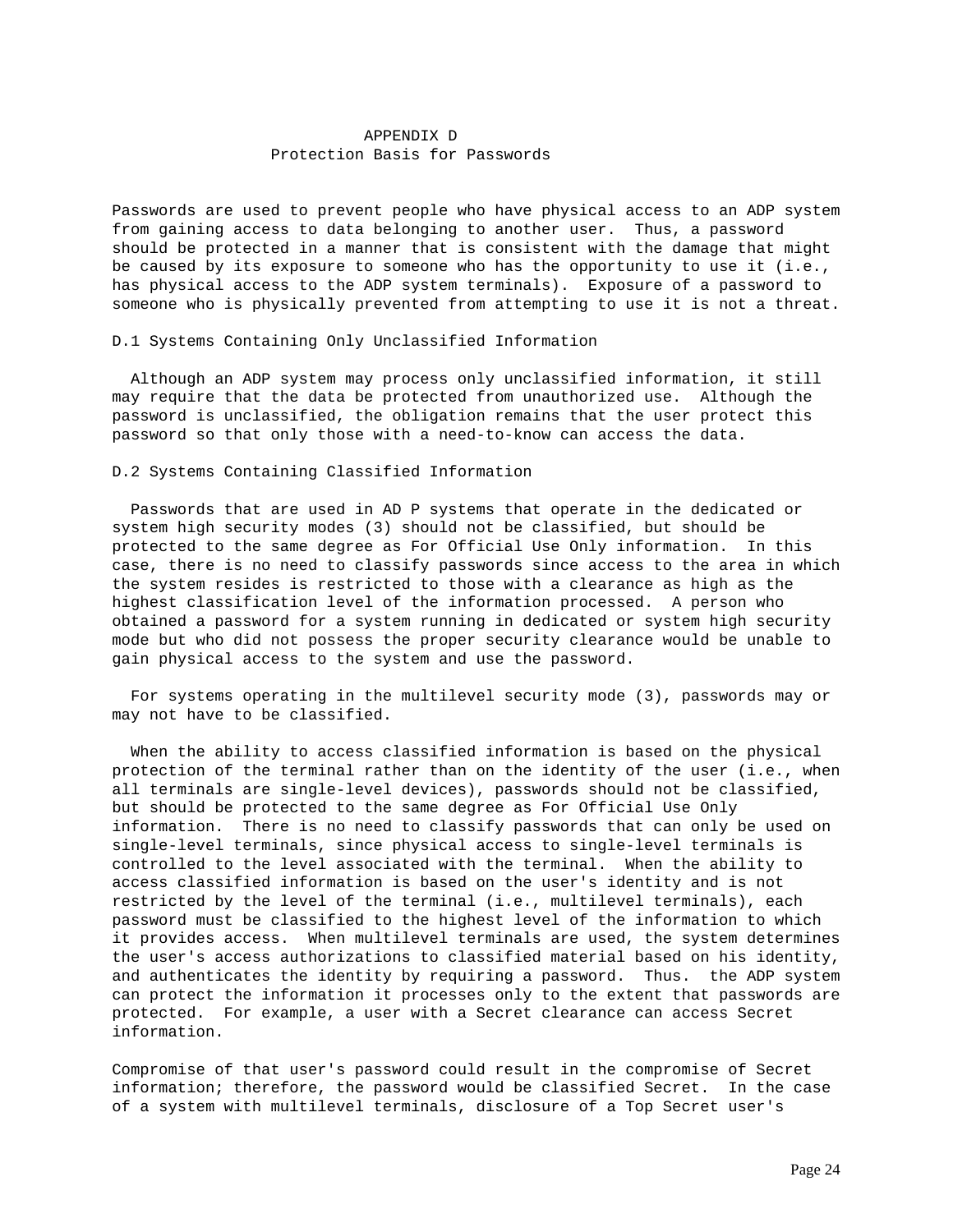password to a Secret user would allow the Secret user to login as the Top Secret user and thus gain access to Top Secret information. Disclosure of Top Secret information to someone with only a Secret clearance can cause exceptionally grave damage to the national security. Since disclosure of the Top Secret user's password could lead to this, the password must be classified Top Secret (5).

Note that classified passwords must not be used on terminals that are not authorized for data at the level of the password (e.g., a Top Secret password must not be used on a Secret terminal). The presence of both single-level and multilevel terminals on a system may indicate the need for passwords at each security level. At a minimum, an unclassified password should be available for use on terminals that are only authorized for unclassified data.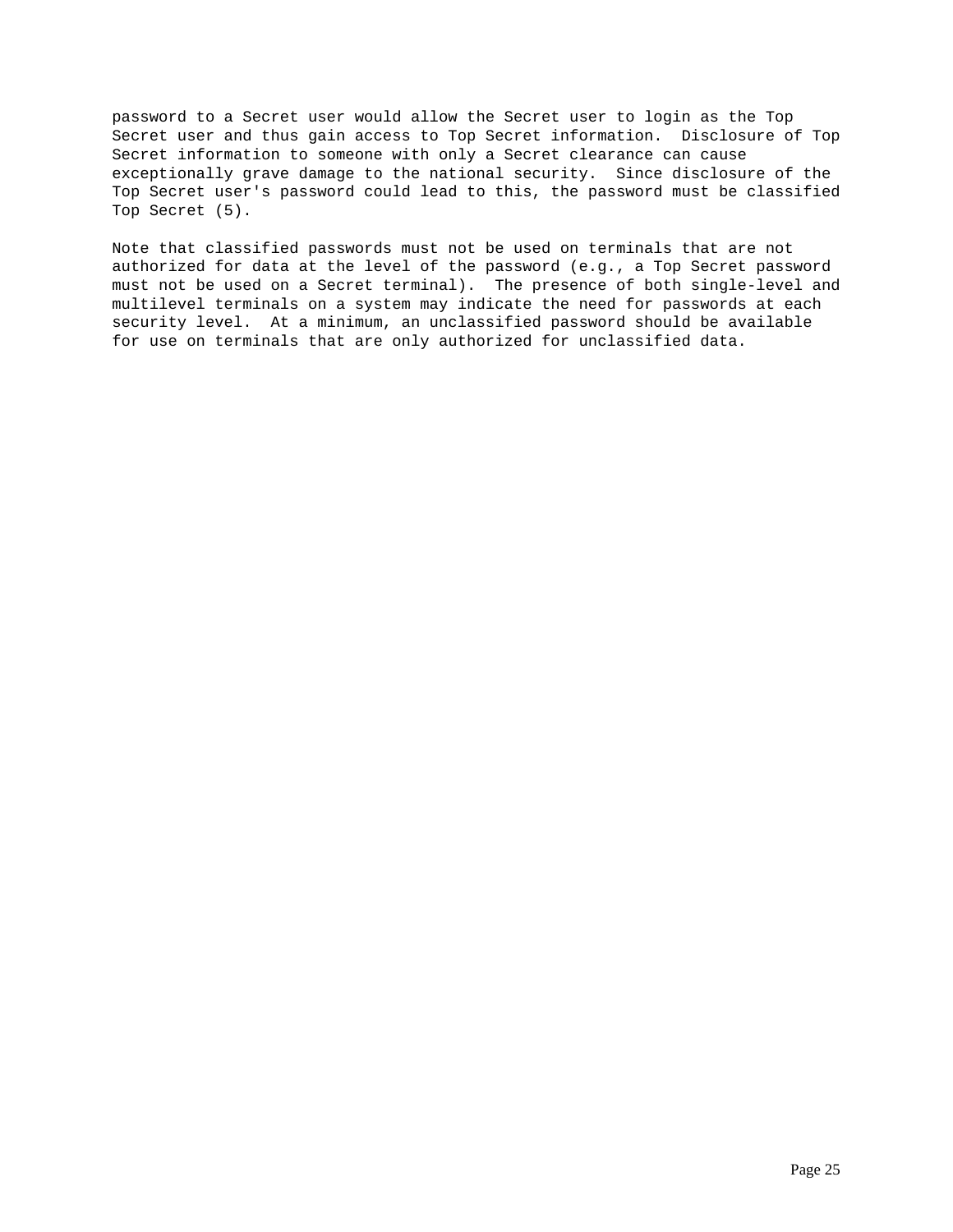### APPENDIX E

## Features for Use in Very Sensitive Applications

The following features can be used to enhance the security provided by a password system. Because they are somewhat "user-unfriendly," they are recommended for environments only when there is a high threat of password compromise.

### E.1 One-Time Passwords

 One-time passwords (i.e., those that are changed after each use) are useful when the password is not adequately protected from compromise during login (e.g., the communication line is suspected of being tapped). The difficult part of using one-time passwords is in the distribution of the new passwords. If a one-time password is changed often because of frequent use, the distribution of new one-time passwords becomes a significant point of vulnerability. There are products on the market that generate such passwords through a cryptographic protocol between the destination host and a hand-held device the user can carry.

## E.2 Failed Login Attempt Limits

 In some instances, it may be desirable to count the number of unsuccessful login attempts for each user ID and to base password expiration and user ID locking on the actual number of failed attempts. (Changing a password would reset the count for that user ID to zero.) For example, the password could be identified as expired after 100 failed login attempts, and the user ID locked after 500.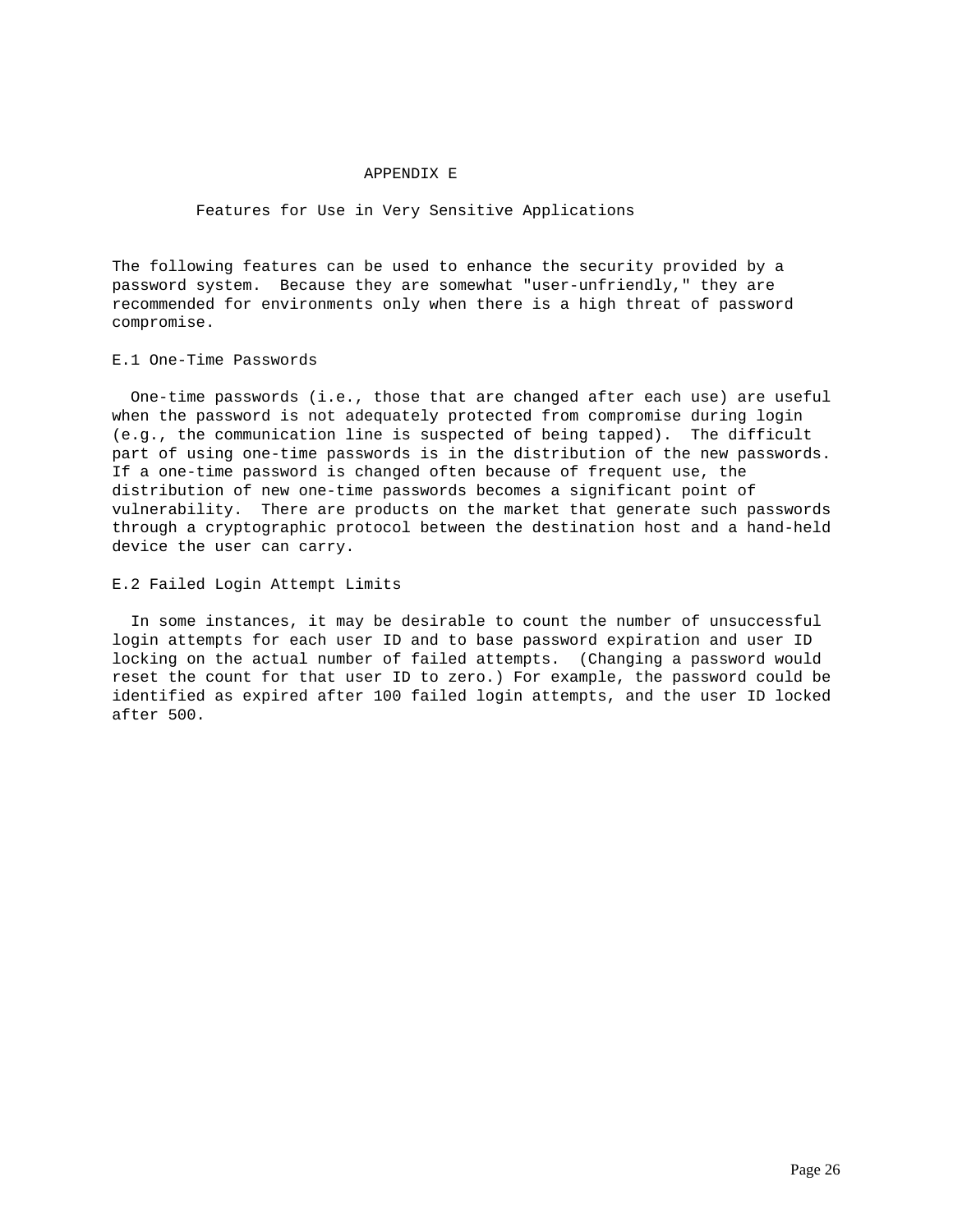### APPENDIX F

#### On the Probability of Guessing a Password

Appendix C discusses the techniques for finding a password length that will resist exhaustive enumeration over the lifetime of the password with a given probability. This appendix derives the probability of guessing a password during its lifetime. As in Appendix C, we use the parameters:

 L = password lifetime  $R =$  guess rate S = size of the password space P = probability of guessing a password during its lifetime

The total number of guesses, (G), that can be made during a password's lifetime is:

 $G = R \times L$  $[1]$ 

At this point, we need to consider the relation of the size of the password space, 5, to G. Clearly, if 5 is so small that one could try all possible passwords before the lifetime of the password expires, the probability of guessing the password is l. As a result, we consider only cases where 5 is greater than G. The probability question then is, "For the case where 5 is greater than G, what is the probability that in G guesses the password will be guessed?" This is the same as asking the question, "What is the probability that in the lifetime of the password, it will be guessed?" The probability sought is:

How many ways one can make G guesses (of S objects)

P = that include the password

 How many different ways one can make G guesses of S objects Note that the probability that is appealed to is of the simplest form. It is derived from the definition of probability that the probability of an event is given by the number of ways the event can happen divided by the number of ways an event can happen or fail. We first observe that the total number of ways one can make G guesses of 5 things is given by sCg (the combinatorial notation that means the number of combinations of "s" things taken "g" at a time). (Lower case letters are used with the combinatorial notation in order to make the expressions more readable.) This is determined by:

 $S!$  $q$ !( $s-q$ )!

Thus, if 5 - A B C,D,E, one could make 3 guesses in 5C3 different ways, 5\*4\*3\*2\*1/3\*2\*1\*2\*1 10.

(Enumerating, they are ABC~ABD,ABE,ACD,ACE,ADE,BCD,BCE,BDE~C~~.) The problem of finding the number of guesses of this total that include a specific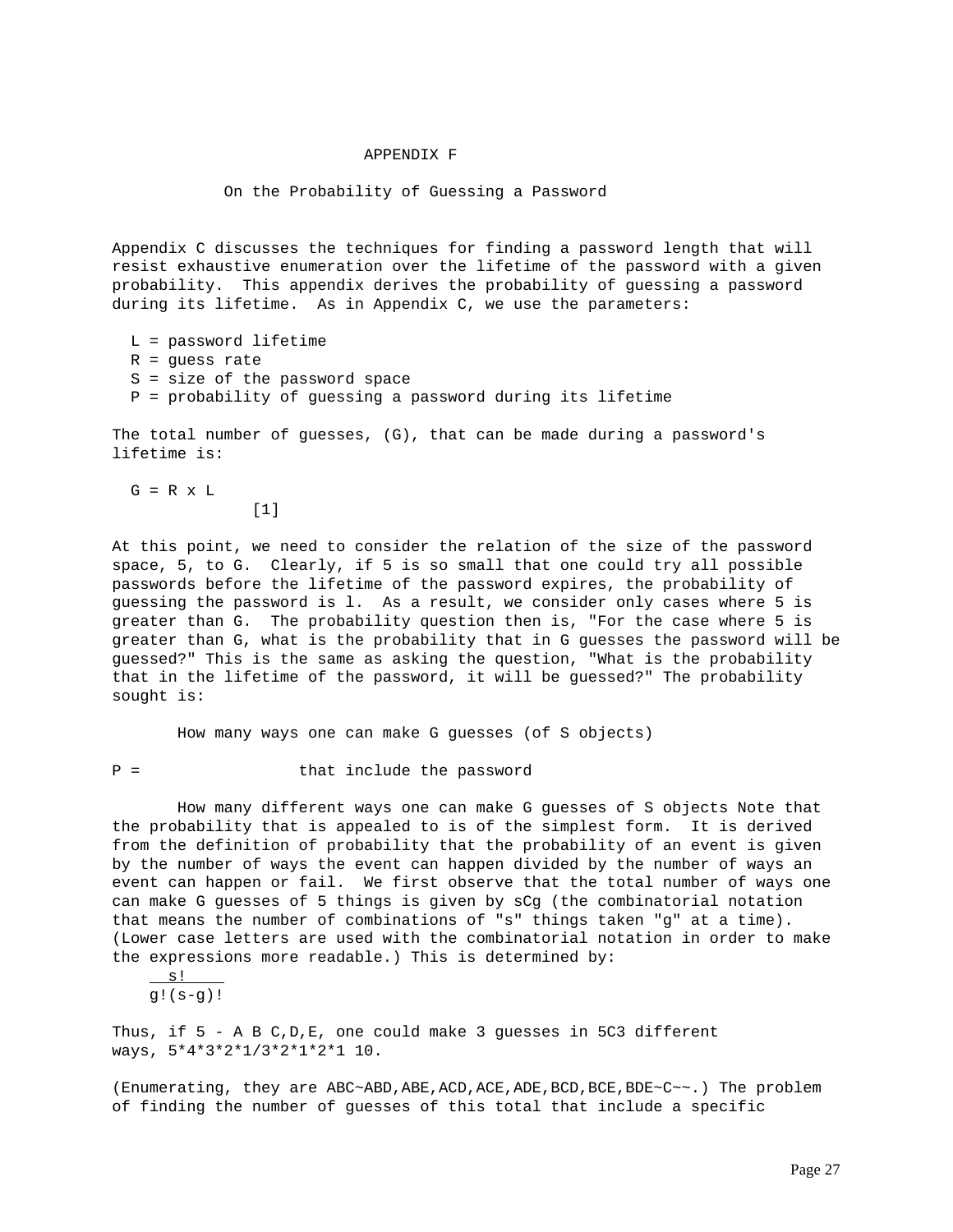password, e.g., an "A", is addressed by considering a reduced set without the specific password and asking how many ways one can make G guesses with the reduced set. Then, the total number of ways to make G guesses that include the specified password is the difference between the two values. This is given by:

 $sCg-(s-1)Cg$ 

That is, remove the designated password from the set 5, compute the number of ways of making G guesses without the password, then consider the difference between the two values.

If we ask in our example how many ways to make 3 guesses that do NOT include a particular password from the set of 5 (say an "A"), this is given by:

 $4C3$   $4*3*2*1/3*2*1*1 = 4$ 

Enumerating for the specific case of an "A", they are BCD,BCE,BDE,CDE.

The number of ways to make 3 guesses that include the designated element is 10-4 6. Thus, the probability of guessing a designated password in 3 guesses is 6/10 or 6.

Simplification:

It is indeed fortuitous that there is a theorem in any number of books on Probability Theory that states:

n $Cr$   $(n-1)C(r-1) + (n-1)Cr$ 

This may also be expressed as:

n $Cr- (n-1)Cr (n-1)C(r-1)$ 

Substituting s for n and g for r we obtain the expression:

 $(s-1)C(q-1)$ 

for the number of ways of making G guesses that include a specific password. Then, the probability that a given password will be guessed during the lifetime of that password is given by:

$$
\begin{array}{cc}\n P & \frac{(s-1)C(g-1)}{sCg}\n \end{array}
$$

Evaluating this expression gives:

$$
P = \frac{(s-1)!}{(g-1)!((s-1)-(g1))!} = \frac{(s-1)!}{(g-1)1(s-g)!} = g!(s-1)! = g
$$
  

$$
\frac{s!}{g!(s-g)!} = \frac{s!}{g!(s-g)!} = g!(s-1)! = g
$$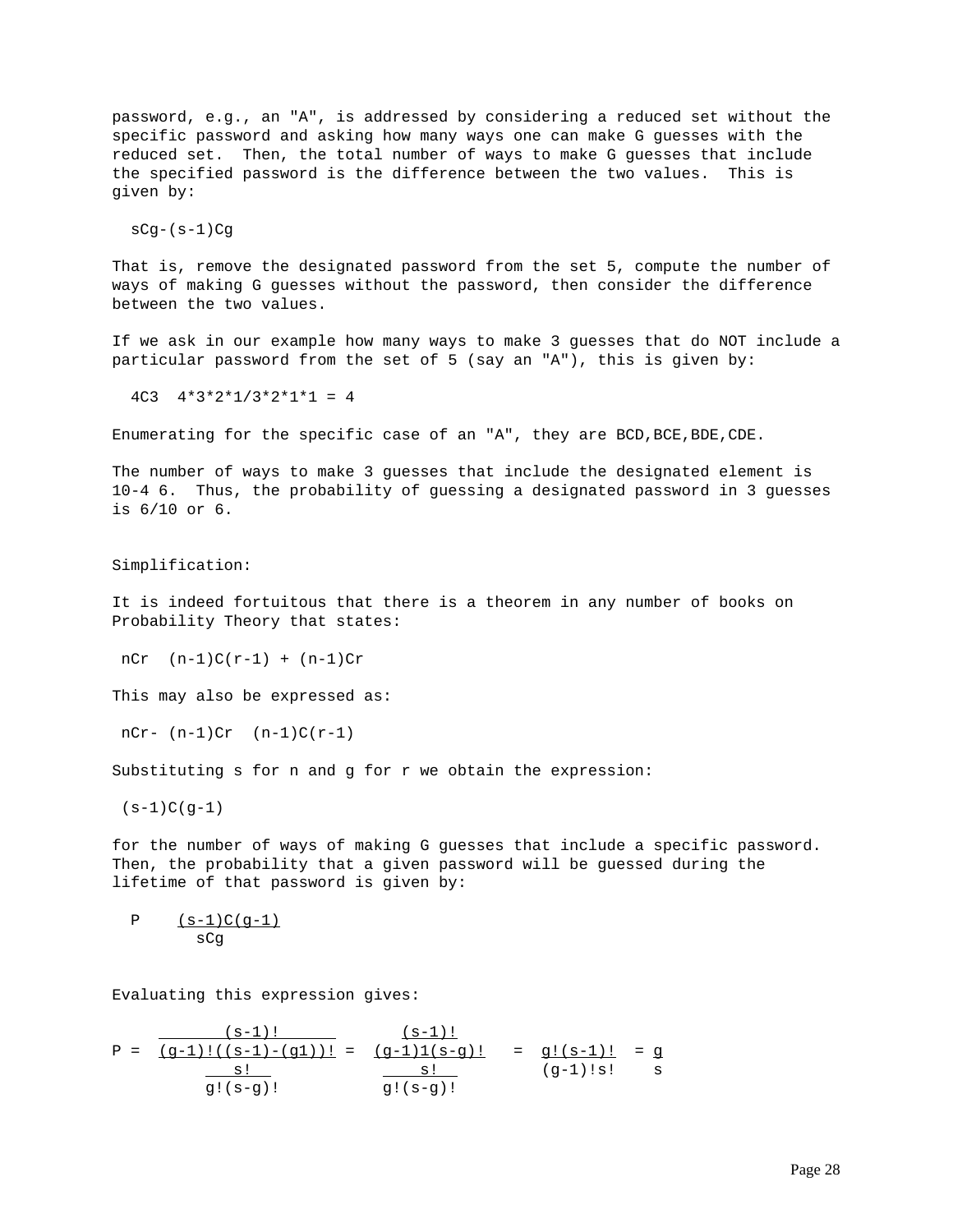This derivation of the probability of guessing a password during its lifetime, i.e.,

 $P = G$ S

is important in that it allows us to derive the size of the password space

$$
S = \frac{G}{P}
$$

given an acceptable probability of not guessing the password during its lifetime.